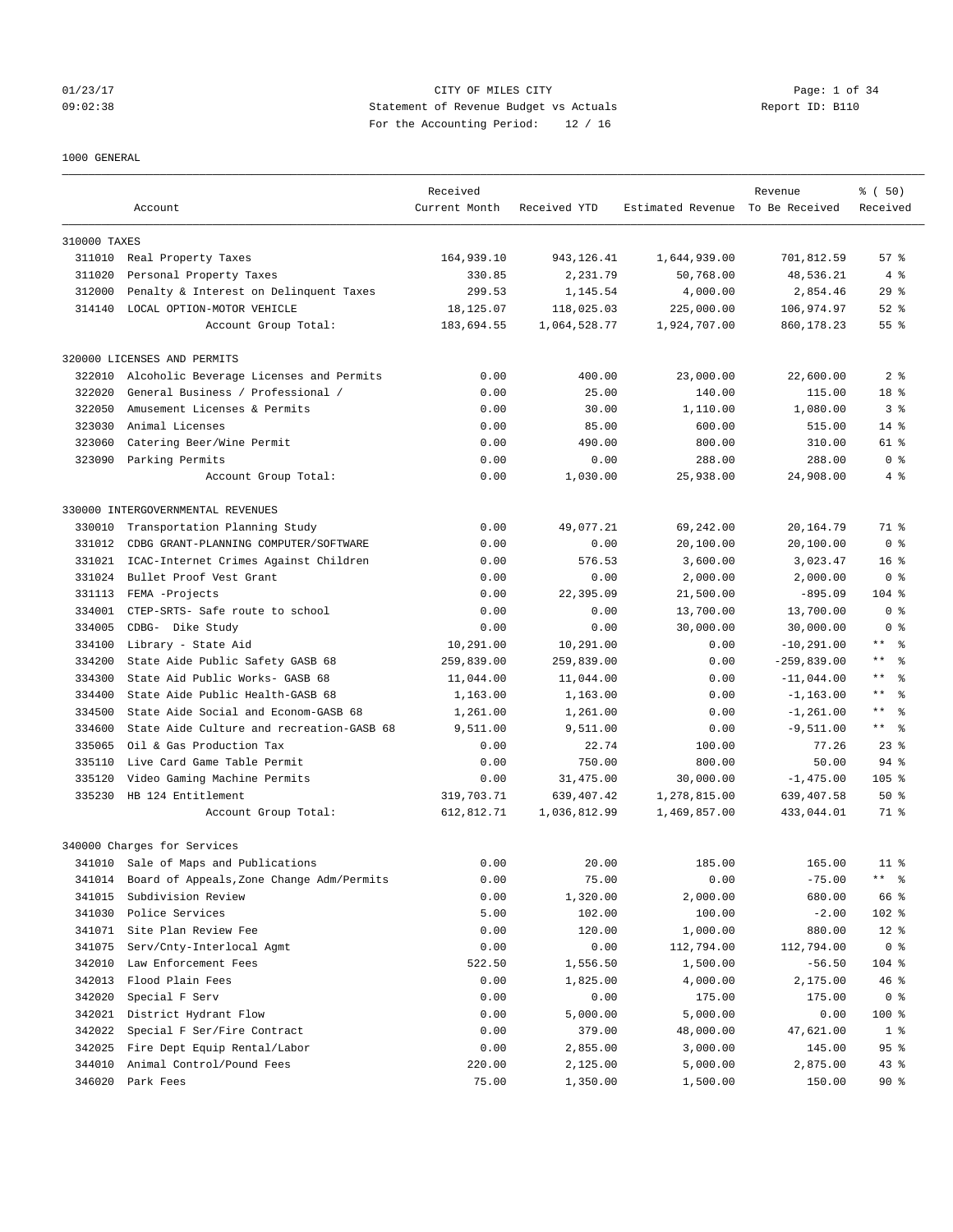## 01/23/17 CITY OF MILES CITY Page: 2 of 34 09:02:38 Statement of Revenue Budget vs Actuals Report ID: B110 For the Accounting Period: 12 / 16

# 1000 GENERAL

|        |                                    | Received      |              |                                  | Revenue      | % ( 50)            |
|--------|------------------------------------|---------------|--------------|----------------------------------|--------------|--------------------|
|        | Account                            | Current Month | Received YTD | Estimated Revenue To Be Received |              | Received           |
| 346030 | Swimming Pool Fees                 | 0.00          | 7,855.39     | 14,000.00                        | 6,144.61     | 56 %               |
|        | Account Group Total:               | 822.50        | 24,582.89    | 198,254.00                       | 173,671.11   | $12*$              |
|        | 350000 FINES AND FORFEITURES       |               |              |                                  |              |                    |
| 351030 | Fines/Surcharges/etc               | 12,604.27     | 82,721.25    | 200,000.00                       | 117,278.75   | 41 %               |
| 351031 | Adm Fees (Court)                   | 1,523.00      | 8,730.00     | 25,000.00                        | 16,270.00    | 35 <sup>8</sup>    |
| 351035 | Animal Control Court Revenue       | 795.00        | 4,585.00     | 7,500.00                         | 2,915.00     | $61*$              |
|        | 351036 Restitution Collection Fees | 0.00          | 40.00        | 0.00                             | $-40.00$     | ** 왕               |
|        | Account Group Total:               | 14,922.27     | 96,076.25    | 232,500.00                       | 136, 423. 75 | 41 %               |
|        | 360000 MISCELLANEOUS REVENUE       |               |              |                                  |              |                    |
| 361005 | MidRivers Franchise Fees           | 0.00          | 24,645.26    | 98,000.00                        | 73, 354.74   | $25$ $%$           |
| 361010 | Land Rental                        | 0.00          | 34, 240.51   | 32,000.00                        | $-2, 240.51$ | 107 %              |
| 361020 | Building Rentals                   | 1,349.99      | 8,099.94     | 16,100.00                        | 8,000.06     | 50%                |
| 362020 | MISC REVENUE                       | 0.00          | 88.28        | 10,000.00                        | 9,911.72     | 1 <sup>8</sup>     |
| 362022 | Health Ins-MMIA Emp Benefits Prog  | $-1,656.61$   | 4,405.63     | 0.00                             | $-4, 405.63$ | ** 왕               |
| 362070 | WAGE ANALYSIS CONTRIBUTION         | 0.00          | 0.00         | 10,050.00                        | 10,050.00    | 0 <sup>8</sup>     |
| 365000 | Contributions and Donations        | 600.00        | 1,755.00     | 1,000.00                         | $-755.00$    | $176$ %            |
| 365012 | Swimming Lessions                  | 0.00          | 0.00         | 500.00                           | 500.00       | 0 <sup>8</sup>     |
| 365013 | Shop With A Cop                    | 0.00          | 0.00         | 5,000.00                         | 5,000.00     | 0 <sup>8</sup>     |
| 365014 | Denton Field Project/2015          | 0.00          | 26.60        | 44,576.00                        | 44,549.40    | 0 <sup>8</sup>     |
| 365015 | Florence Stacy Foundation          | 0.00          | 500.00       | 66,917.00                        | 66, 417.00   | 1 <sup>8</sup>     |
| 365016 | Milwaukee Park                     | 0.00          | 0.00         | 16,217.00                        | 16,217.00    | 0 <sup>8</sup>     |
| 365040 | DONATIONS-FIRE/AMB                 | 0.00          | 1,594.00     | 1,964.00                         | 370.00       | 81 %               |
| 366040 | Misc.-BHS                          | 0.00          | 0.00         | 800.00                           | 800.00       | 0 <sup>8</sup>     |
| 366050 | Sale of Junk/Salvage-PD cars       | 0.00          | 0.00         | 1,000.00                         | 1,000.00     | 0 <sup>8</sup>     |
|        | Account Group Total:               | 293.38        | 75, 355.22   | 304,124.00                       | 228,768.78   | $25$ $\frac{6}{5}$ |
|        | 370000 INVESTMENT EARNINGS         |               |              |                                  |              |                    |
|        | 371010 Investment Earnings         | 397.65        | 1,866.55     | 2,100.00                         | 233.45       | 89 %               |
|        | Account Group Total:               | 397.65        | 1,866.55     | 2,100.00                         | 233.45       | 89 %               |
|        | 380000 OTHER FINANCING SOURCES     |               |              |                                  |              |                    |
| 381070 | Proceeds/Loans/Intercap 016-2015   | 0.00          | 0.00         | 302,500.00                       | 302,500.00   | 0 <sup>8</sup>     |
| 383000 | Interfund Operating Transfer       | 169,899.00    | 289,018.00   | 606,367.00                       | 317,349.00   | 48 %               |
|        | Account Group Total:               | 169,899.00    | 289,018.00   | 908,867.00                       | 619,849.00   | $32*$              |
|        | Fund<br>Total:                     | 982,842.06    | 2,589,270.67 | 5,066,347.00                     | 2,477,076.33 | $51$ $%$           |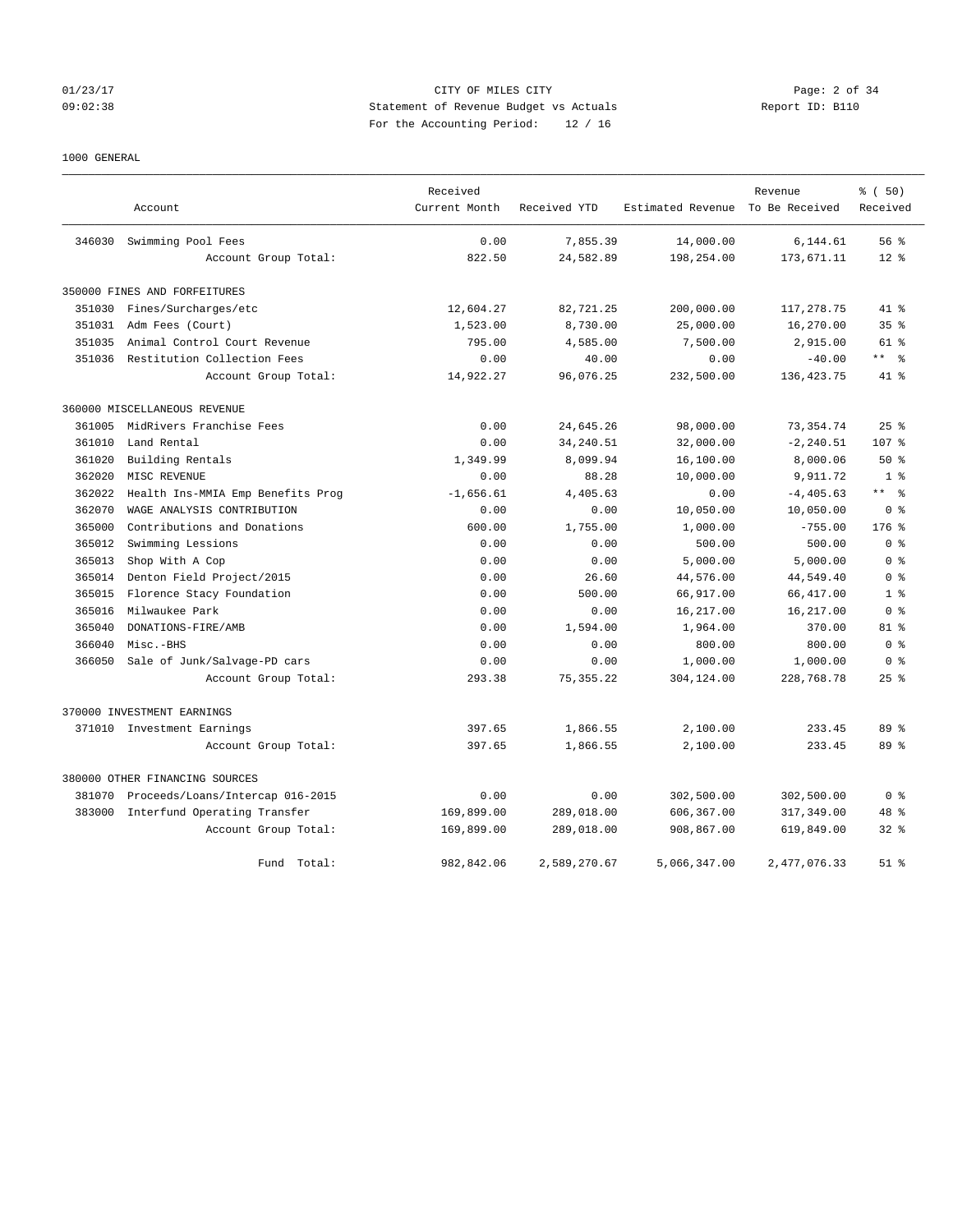## 01/23/17 CITY OF MILES CITY Page: 3 of 34 09:02:38 Statement of Revenue Budget vs Actuals Report ID: B110 For the Accounting Period: 12 / 16

# 2220 LIBRARY

|        |                                   | Received      |              |                   | Revenue        | % (50)                  |
|--------|-----------------------------------|---------------|--------------|-------------------|----------------|-------------------------|
|        | Account                           | Current Month | Received YTD | Estimated Revenue | To Be Received | Received                |
|        | 340000 Charges for Services       |               |              |                   |                |                         |
| 341075 | Serv/Cnty-Interlocal Agmt         | 0.00          | 0.00         | 39,808.00         | 39,808.00      | 0 <sup>8</sup>          |
| 346070 | Library Fees                      | 181.65        | 1,265.85     | 4,000.00          | 2,734.15       | 32%                     |
| 346074 | Book Sales                        | 8.30          | 123.80       | 400.00            | 276.20         | 31.8                    |
|        | Account Group Total:              | 189.95        | 1,389.65     | 44,208.00         | 42,818.35      | 3 <sup>°</sup>          |
|        | 360000 MISCELLANEOUS REVENUE      |               |              |                   |                |                         |
| 365035 | Donation-Library Board of Trustee | 552.16        | 3,488.43     | 0.00              | $-3,488.43$    | $***$ $=$ $\frac{6}{5}$ |
|        | Account Group Total:              | 552.16        | 3,488.43     | 0.00              | $-3,488.43$    | $***$ $\approx$         |
|        | 380000 OTHER FINANCING SOURCES    |               |              |                   |                |                         |
| 383000 | Interfund Operating Transfer      | 24,483.00     | 146,898.00   | 293,791.00        | 146,893.00     | $50*$                   |
|        | Account Group Total:              | 24,483.00     | 146,898.00   | 293,791.00        | 146,893.00     | 50%                     |
|        | Fund Total:                       | 25, 225. 11   | 151,776.08   | 337,999.00        | 186, 222.92    | $45$ %                  |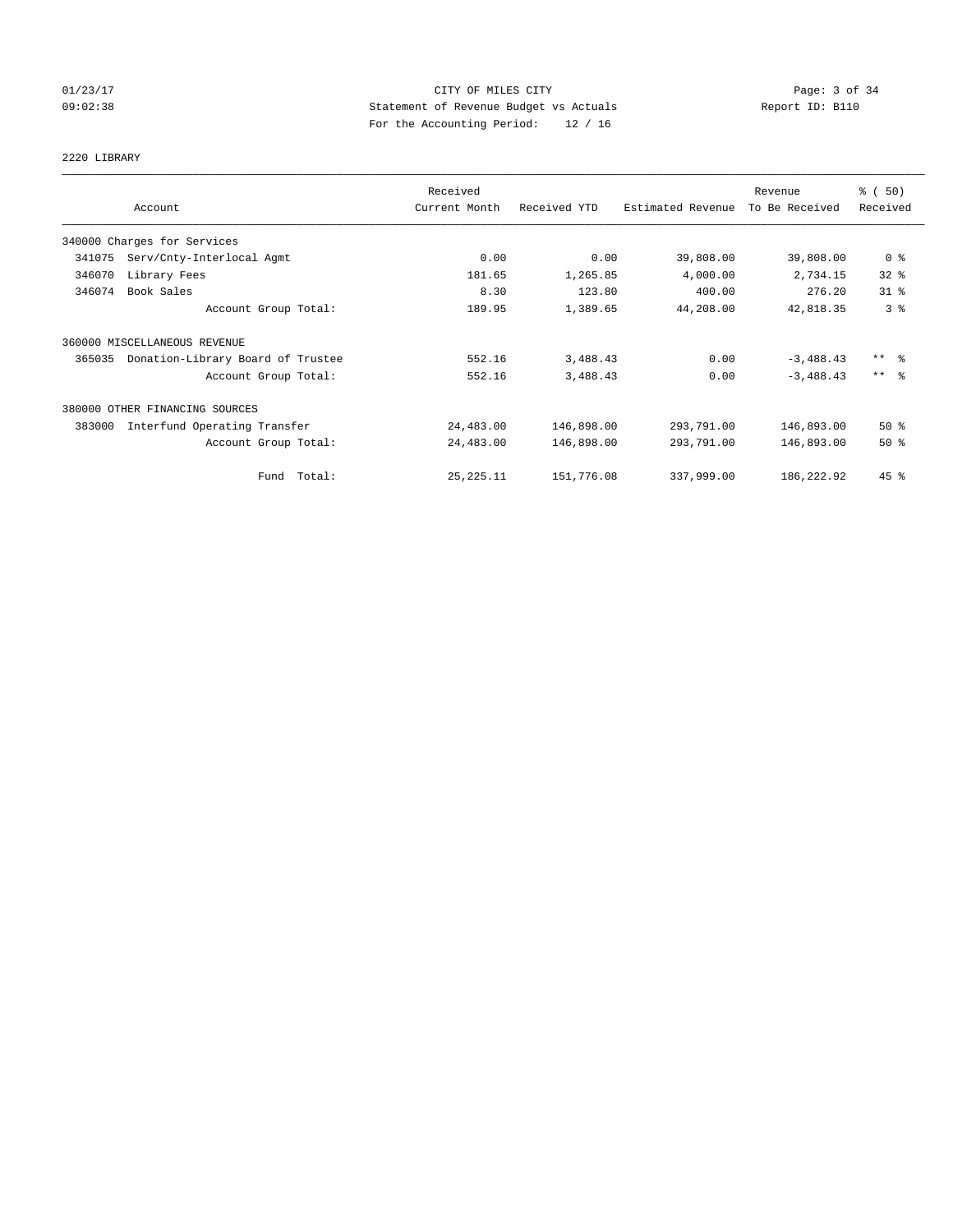## 01/23/17 Page: 4 of 34 09:02:38 Statement of Revenue Budget vs Actuals Report ID: B110 For the Accounting Period: 12 / 16

2260 EMERGENCY DISASTER

| Account      |                                        | Received<br>Current Month | Received YTD | Estimated Revenue To Be Received | Revenue  | 8 ( 50)<br>Received  |
|--------------|----------------------------------------|---------------------------|--------------|----------------------------------|----------|----------------------|
| 310000 TAXES |                                        |                           |              |                                  |          |                      |
| 312000       | Penalty & Interest on Delinquent Taxes | 2.85                      | 10.91        | 0.00                             | $-10.91$ | $***$ %              |
|              | Account Group Total:                   | 2.85                      | 10.91        | 0.00                             | $-10.91$ | $***$ $\frac{6}{10}$ |
|              | Fund Total:                            | 2.85                      | 10.91        | 0.00                             | $-10.91$ | $***$ $\frac{6}{10}$ |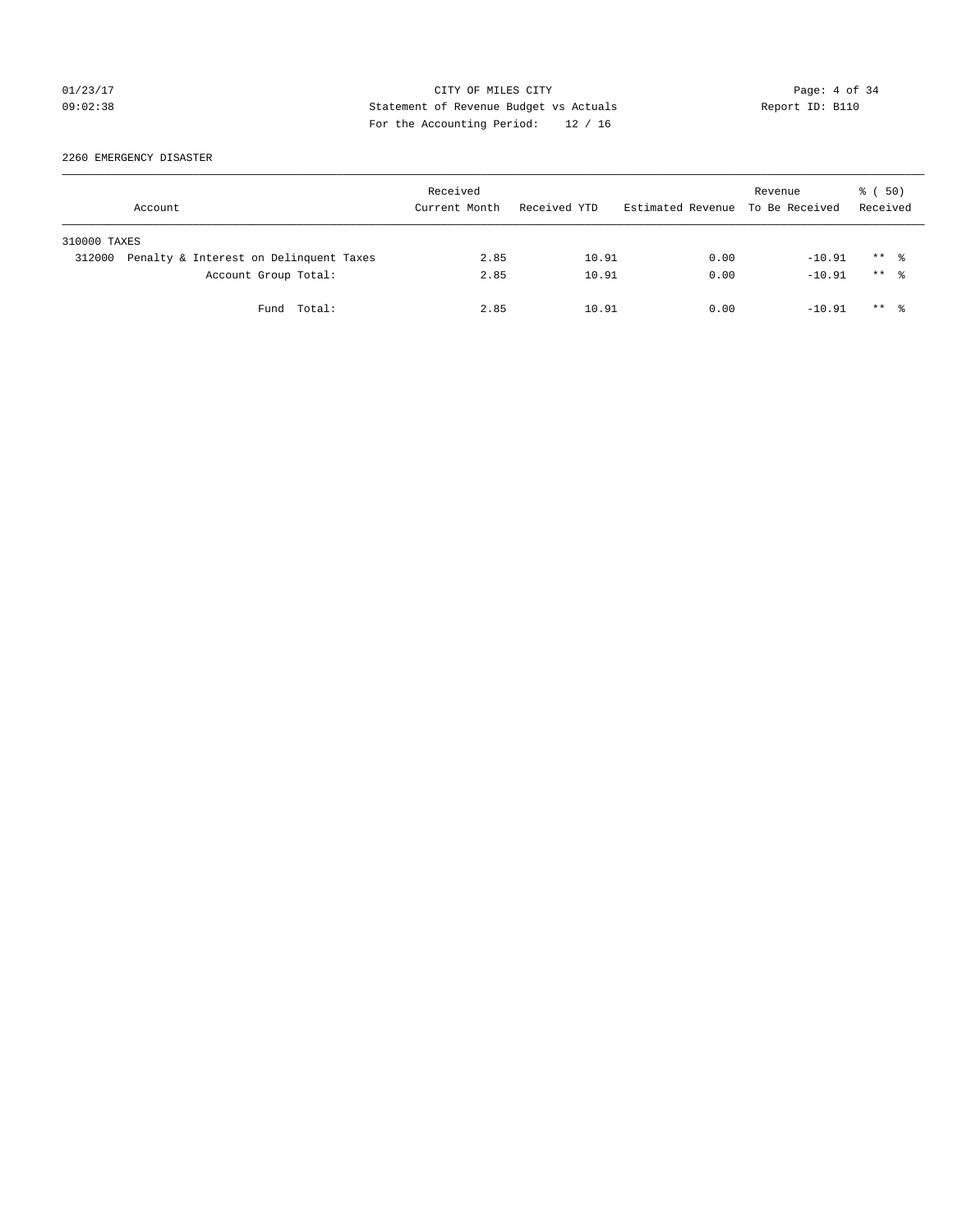## 01/23/17 Page: 5 of 34 09:02:38 Statement of Revenue Budget vs Actuals Report ID: B110 For the Accounting Period: 12 / 16

2270 Health

|                                        | Received      |              |                   | Revenue        | % (50)          |
|----------------------------------------|---------------|--------------|-------------------|----------------|-----------------|
| Account                                | Current Month | Received YTD | Estimated Revenue | To Be Received | Received        |
| 340000 Charges for Services            |               |              |                   |                |                 |
| Health Inspection Fees<br>344030       | 0.00          | 0.00         | 20,000.00         | 20,000.00      | 0 %             |
| Account Group Total:                   | 0.00          | 0.00         | 20,000.00         | 20,000.00      | 0 <sup>8</sup>  |
| 380000<br>OTHER FINANCING SOURCES      |               |              |                   |                |                 |
| Interfund Operating Transfer<br>383000 | 6,500.00      | 6,500.00     | 16,500.00         | 10,000.00      | 39 <sup>8</sup> |
| Account Group Total:                   | 6,500.00      | 6,500.00     | 16,500.00         | 10,000.00      | 39%             |
| Fund Total:                            | 6,500.00      | 6,500.00     | 36,500.00         | 30,000.00      | 18 <sup>8</sup> |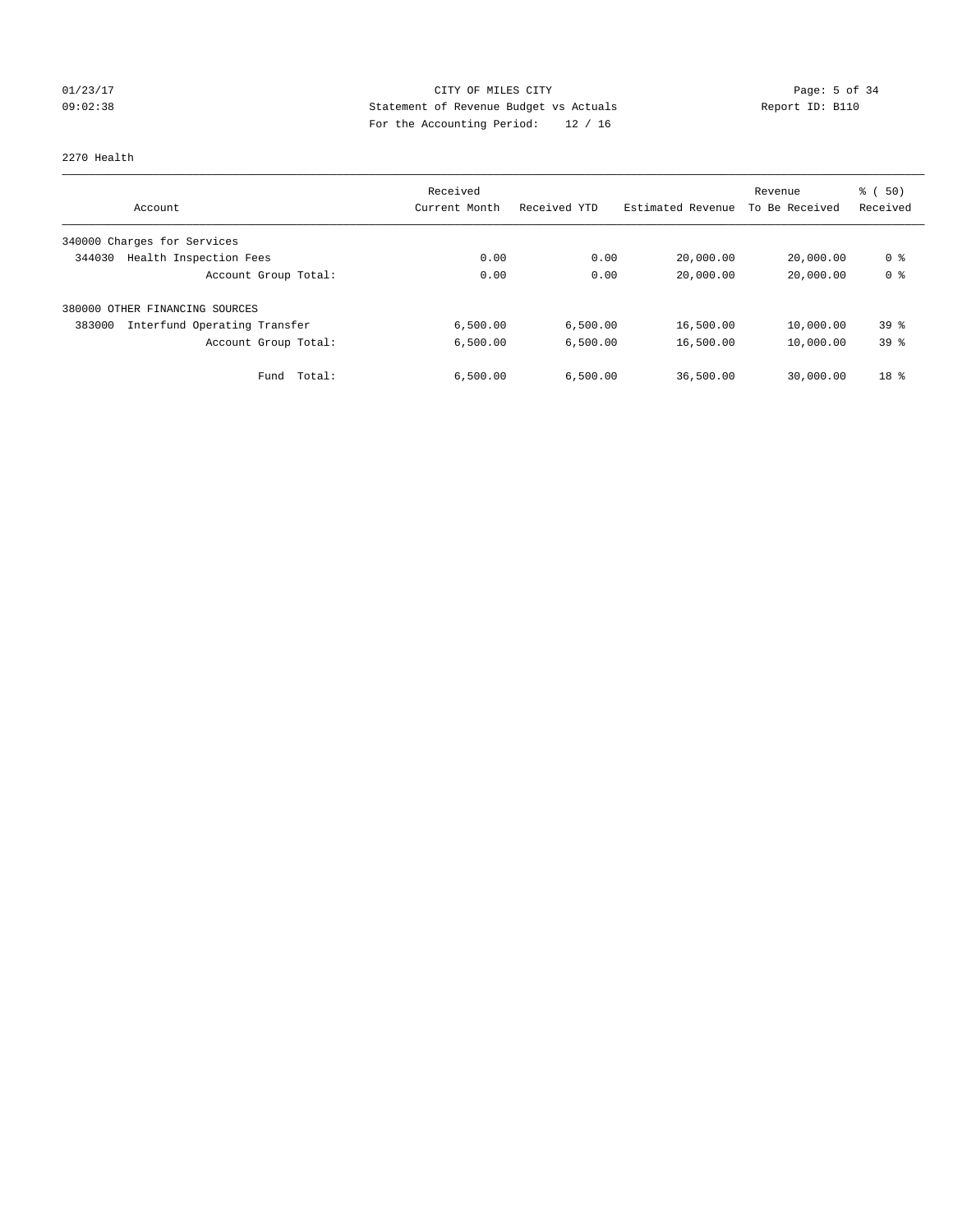## 01/23/17 Page: 6 of 34 09:02:38 Statement of Revenue Budget vs Actuals Report ID: B110 For the Accounting Period: 12 / 16

2310 TIFD-Downtown

|                                        | Received      |              |                   | Revenue        | % (50)         |
|----------------------------------------|---------------|--------------|-------------------|----------------|----------------|
| Account                                | Current Month | Received YTD | Estimated Revenue | To Be Received | Received       |
| 330000 INTERGOVERNMENTAL REVENUES      |               |              |                   |                |                |
| 331171<br>HP-CDBG-ED Grant             | 0.00          | 0.00         | 190,000.00        | 190,000.00     | 0 <sup>8</sup> |
| Montana Main St Grant<br>331172        | 0.00          | 0.00         | 10,000.00         | 10,000.00      | 0 <sup>8</sup> |
| Account Group Total:                   | 0.00          | 0.00         | 200,000.00        | 200,000.00     | 0 <sup>8</sup> |
| 340000 Charges for Services            |               |              |                   |                |                |
| 346080<br>Preservation Service Fees    | 0.00          | 0.00         | 10,000.00         | 10,000.00      | 0 <sup>8</sup> |
| Account Group Total:                   | 0.00          | 0.00         | 10,000.00         | 10,000.00      | 0 <sup>8</sup> |
| 360000 MISCELLANEOUS REVENUE           |               |              |                   |                |                |
| 365020<br>Private Grant                | 0.00          | 0.00         | 8,800.00          | 8,800.00       | 0 <sup>8</sup> |
| Account Group Total:                   | 0.00          | 0.00         | 8,800.00          | 8,800.00       | 0 <sup>8</sup> |
| 380000 OTHER FINANCING SOURCES         |               |              |                   |                |                |
| 383000<br>Interfund Operating Transfer | 5,800.00      | 5,800.00     | 5,800.00          | 0.00           | $100*$         |
| Account Group Total:                   | 5,800.00      | 5,800.00     | 5,800.00          | 0.00           | $100*$         |
| Fund Total:                            | 5,800.00      | 5,800.00     | 224,600.00        | 218,800.00     | 3 <sup>8</sup> |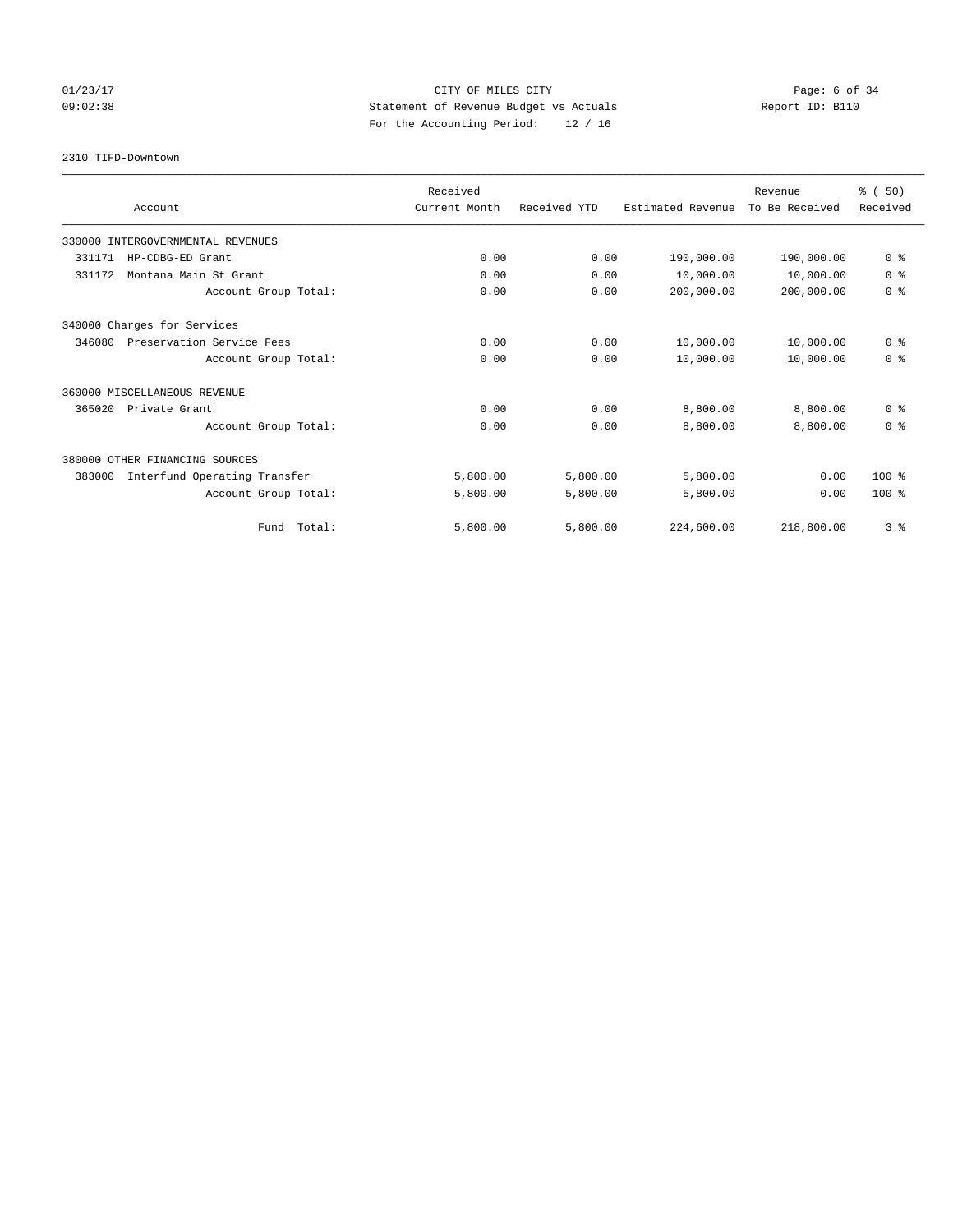## 01/23/17 Page: 7 of 34 09:02:38 Statement of Revenue Budget vs Actuals Report ID: B110 For the Accounting Period: 12 / 16

2350 Local Government/Study Commission

|              | Account                 |             | Received<br>Current Month |      | Received YTD |       | Estimated Revenue | Revenue<br>To Be Received | 8 ( 50)<br>Received |
|--------------|-------------------------|-------------|---------------------------|------|--------------|-------|-------------------|---------------------------|---------------------|
| 310000 TAXES |                         |             |                           |      |              |       |                   |                           |                     |
| 311010       | Real Property Taxes     |             |                           | 0.00 |              | 77.23 | 11,739.00         | 11,661.77                 | 1 %                 |
| 311020       | Personal Property Taxes |             |                           | 1.88 |              | 12.69 | 0.00              | $-12.69$                  | $***$ %             |
|              | Account Group Total:    |             |                           | 1.88 |              | 89.92 | 11,739.00         | 11,649.08                 | 1 <sup>°</sup>      |
|              |                         | Fund Total: |                           | 1.88 |              | 89.92 | 11,739.00         | 11,649.08                 | 1 <sup>8</sup>      |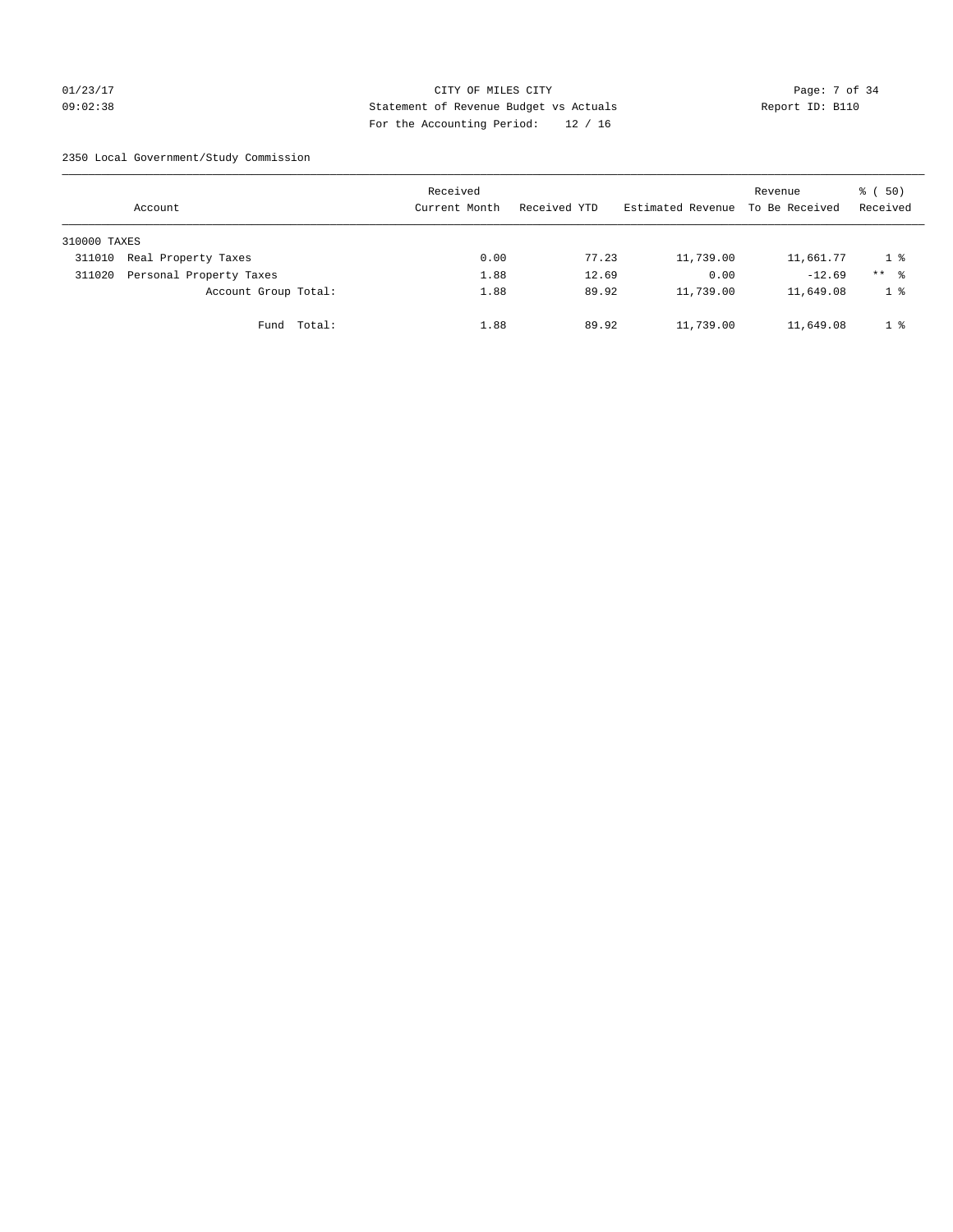## 01/23/17 CITY OF MILES CITY Page: 8 of 34 09:02:38 Statement of Revenue Budget vs Actuals Report ID: B110 For the Accounting Period: 12 / 16

2372 Permissive Medical Levy

|              | Account                                | Received<br>Current Month | Received YTD | Estimated Revenue | Revenue<br>To Be Received | $\frac{1}{6}$ (50)<br>Received |
|--------------|----------------------------------------|---------------------------|--------------|-------------------|---------------------------|--------------------------------|
| 310000 TAXES |                                        |                           |              |                   |                           |                                |
| 311010       | Real Property Taxes                    | 18,742.18                 | 107, 117, 71 | 186,949.00        | 79,831.29                 | $57$ $\frac{6}{3}$             |
| 311020       | Personal Property Taxes                | 36.37                     | 245.34       | 5,769.00          | 5,523.66                  | $4 \text{ }$                   |
| 312000       | Penalty & Interest on Delinquent Taxes | 9.99                      | 38.19        | 0.00              | $-38.19$                  | ** 8                           |
|              | Account Group Total:                   | 18,788.54                 | 107,401.24   | 192,718.00        | 85, 316, 76               | $56$ $\frac{6}{3}$             |
|              | Total:<br>Fund                         | 18,788.54                 | 107,401.24   | 192,718.00        | 85, 316. 76               | $56$ $\frac{6}{3}$             |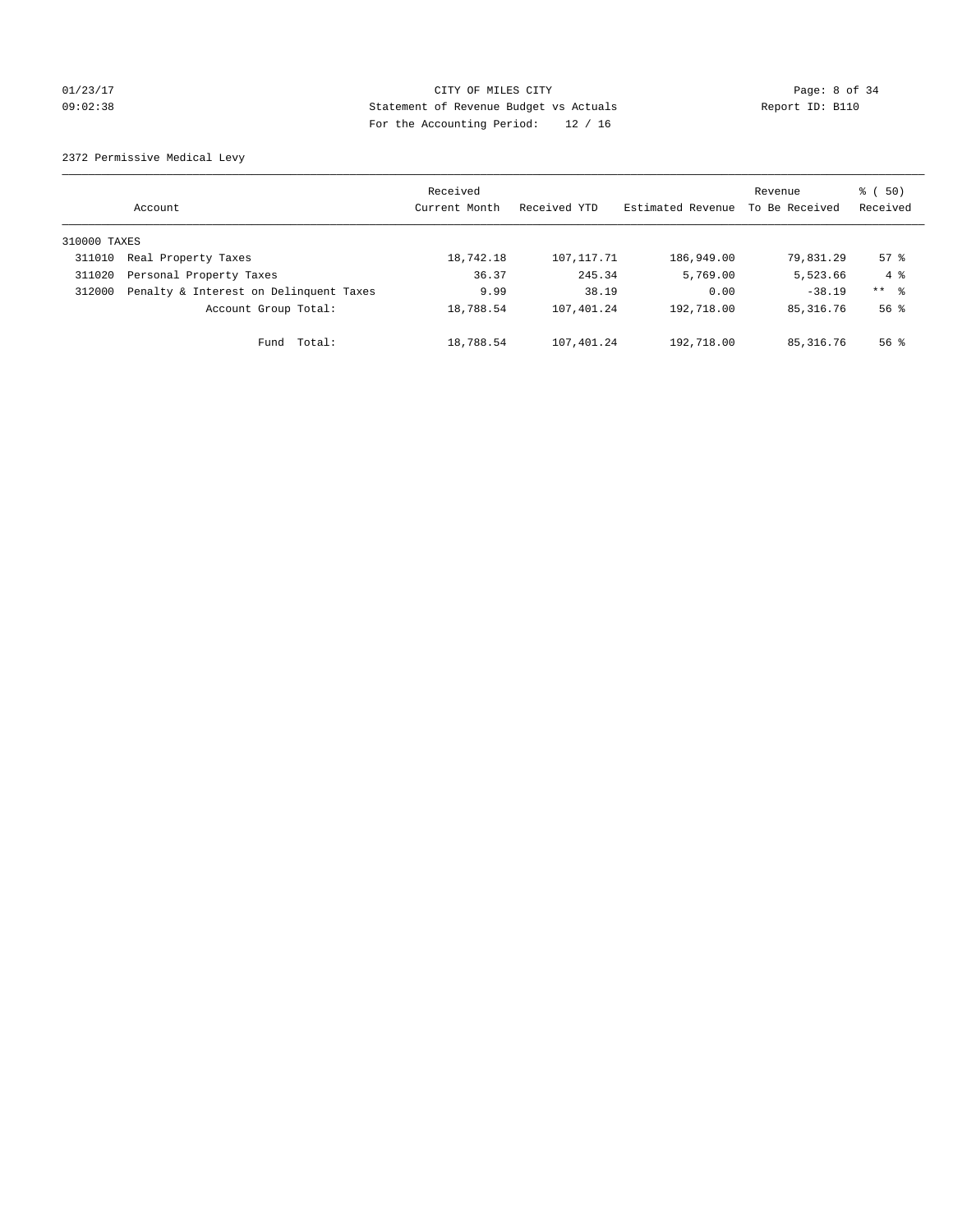## 01/23/17 CITY OF MILES CITY Page: 9 of 34 09:02:38 Statement of Revenue Budget vs Actuals Report ID: B110 For the Accounting Period: 12 / 16

### 2394 BUILDING CODE ENFORCEMENT

| Account                              | Received<br>Current Month | Received YTD | Estimated Revenue | Revenue<br>To Be Received | 8 ( 50)<br>Received |
|--------------------------------------|---------------------------|--------------|-------------------|---------------------------|---------------------|
| 320000 LICENSES AND PERMITS          |                           |              |                   |                           |                     |
| Building & Related Permits<br>323010 | 14,903.18                 | 69,051.51    | 75,000.00         | 5,948.49                  | $92*$               |
| Account Group Total:                 | 14,903.18                 | 69,051.51    | 75,000.00         | 5,948.49                  | $92*$               |
| Total:<br>Fund                       | 14,903.18                 | 69,051.51    | 75,000.00         | 5,948.49                  | 92 %                |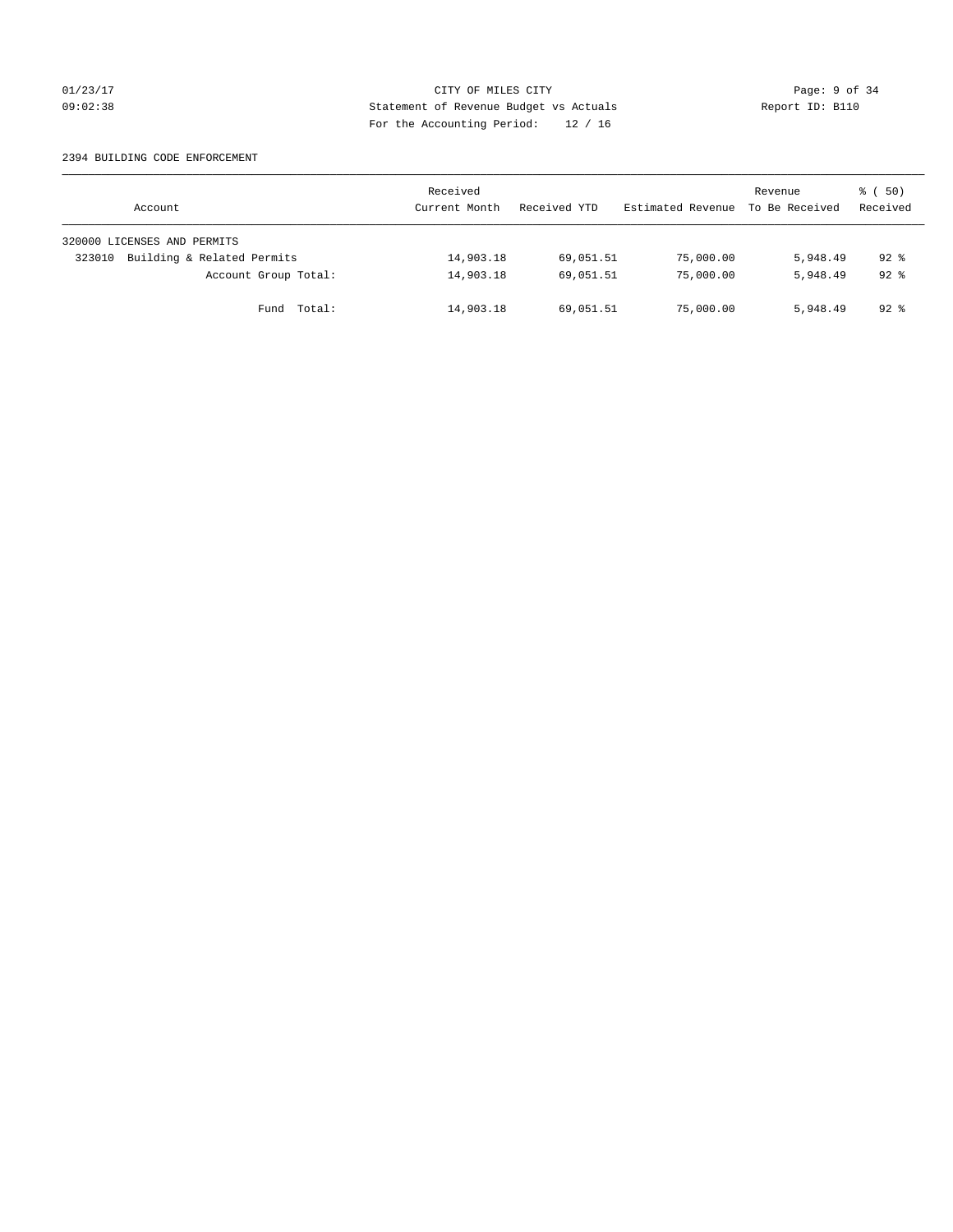## 01/23/17 Page: 10 of 34 09:02:38 Statement of Revenue Budget vs Actuals Report ID: B110 For the Accounting Period: 12 / 16

2400 LTG M D#165-(Gen City)

|        | Account                                  | Received<br>Current Month | Received YTD | Estimated Revenue | Revenue<br>To Be Received | % (50)<br>Received |
|--------|------------------------------------------|---------------------------|--------------|-------------------|---------------------------|--------------------|
|        | 360000 MISCELLANEOUS REVENUE             |                           |              |                   |                           |                    |
| 363010 | Maintenance Assessments                  | 6,245.52                  | 102,858.16   | 173,514.00        | 70,655.84                 | 59%                |
| 363040 | Penalty & Interest on Deling Assessments | 28.38                     | 162.00       | 500.00            | 338.00                    | $32*$              |
|        | Account Group Total:                     | 6,273.90                  | 103,020.16   | 174,014.00        | 70,993.84                 | 59 %               |
|        | 370000 INVESTMENT EARNINGS               |                           |              |                   |                           |                    |
| 371010 | Investment Earnings                      | 26.07                     | 66.39        | 100.00            | 33.61                     | 66 %               |
|        | Account Group Total:                     | 26.07                     | 66.39        | 100.00            | 33.61                     | 66 %               |
|        | Fund Total:                              | 6,299.97                  | 103,086.55   | 174,114.00        | 71,027.45                 | 59 %               |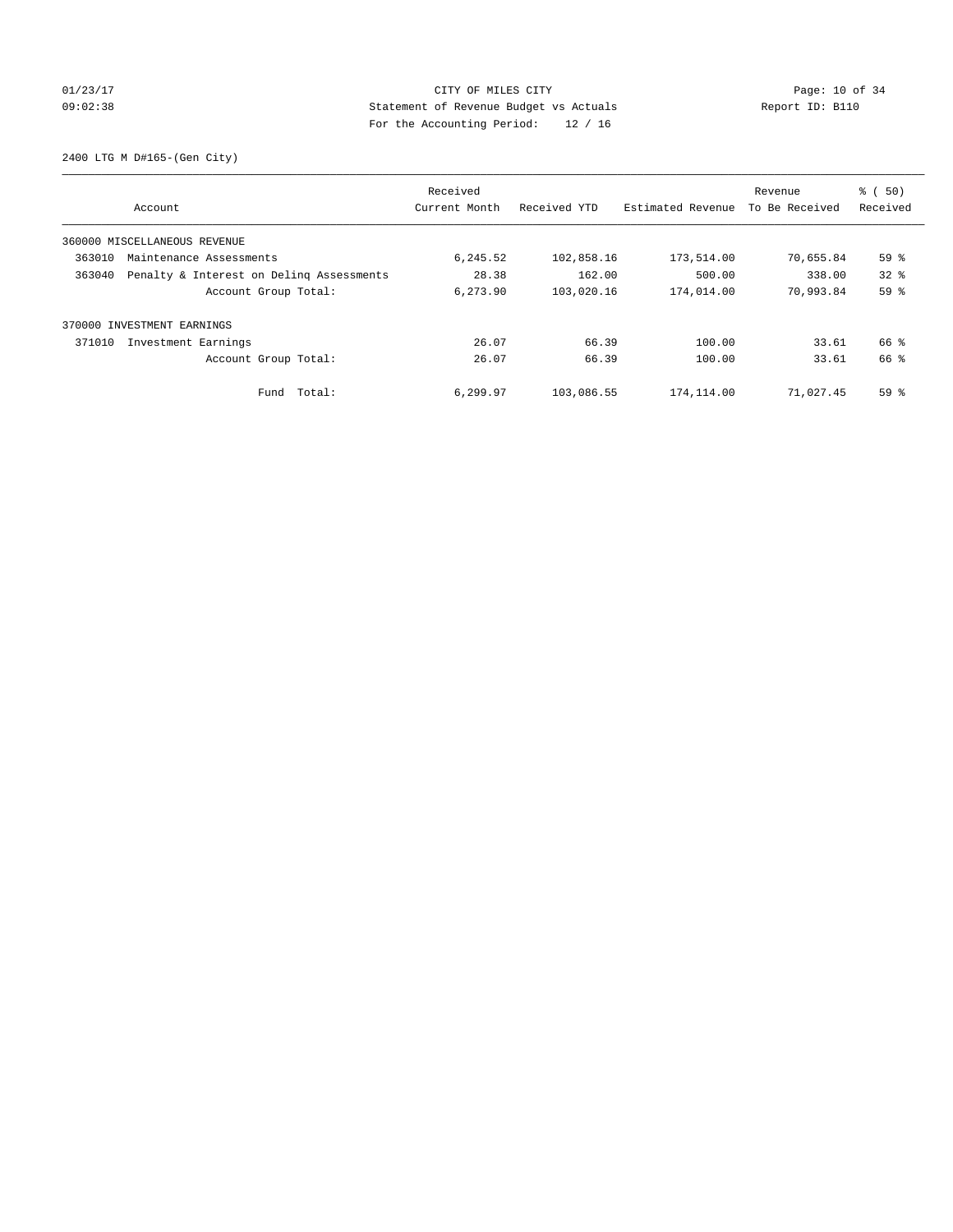## 01/23/17 Page: 11 of 34 09:02:38 Statement of Revenue Budget vs Actuals Report ID: B110 For the Accounting Period: 12 / 16

2420 LTG M D#167-(MilesAddn Etc)

|        | Account                                  | Received<br>Current Month | Received YTD | Estimated Revenue | Revenue<br>To Be Received | % (50)<br>Received |
|--------|------------------------------------------|---------------------------|--------------|-------------------|---------------------------|--------------------|
|        | 360000 MISCELLANEOUS REVENUE             |                           |              |                   |                           |                    |
| 363010 | Maintenance Assessments                  | 1,333.60                  | 17,578.37    | 30,310.00         | 12,731.63                 | 58 %               |
| 363040 | Penalty & Interest on Deling Assessments | 6.06                      | 68.98        | 100.00            | 31.02                     | 69 %               |
|        | Account Group Total:                     | 1,339.66                  | 17,647.35    | 30,410.00         | 12,762.65                 | 58 %               |
| 370000 | INVESTMENT EARNINGS                      |                           |              |                   |                           |                    |
| 371010 | Investment Earnings                      | 6.28                      | 24.75        | 0.00              | $-24.75$                  | ** 왕               |
|        | Account Group Total:                     | 6.28                      | 24.75        | 0.00              | $-24.75$                  | $***$ $\approx$    |
|        | Fund Total:                              | 1,345.94                  | 17,672.10    | 30,410.00         | 12,737.90                 | 58 <sup>8</sup>    |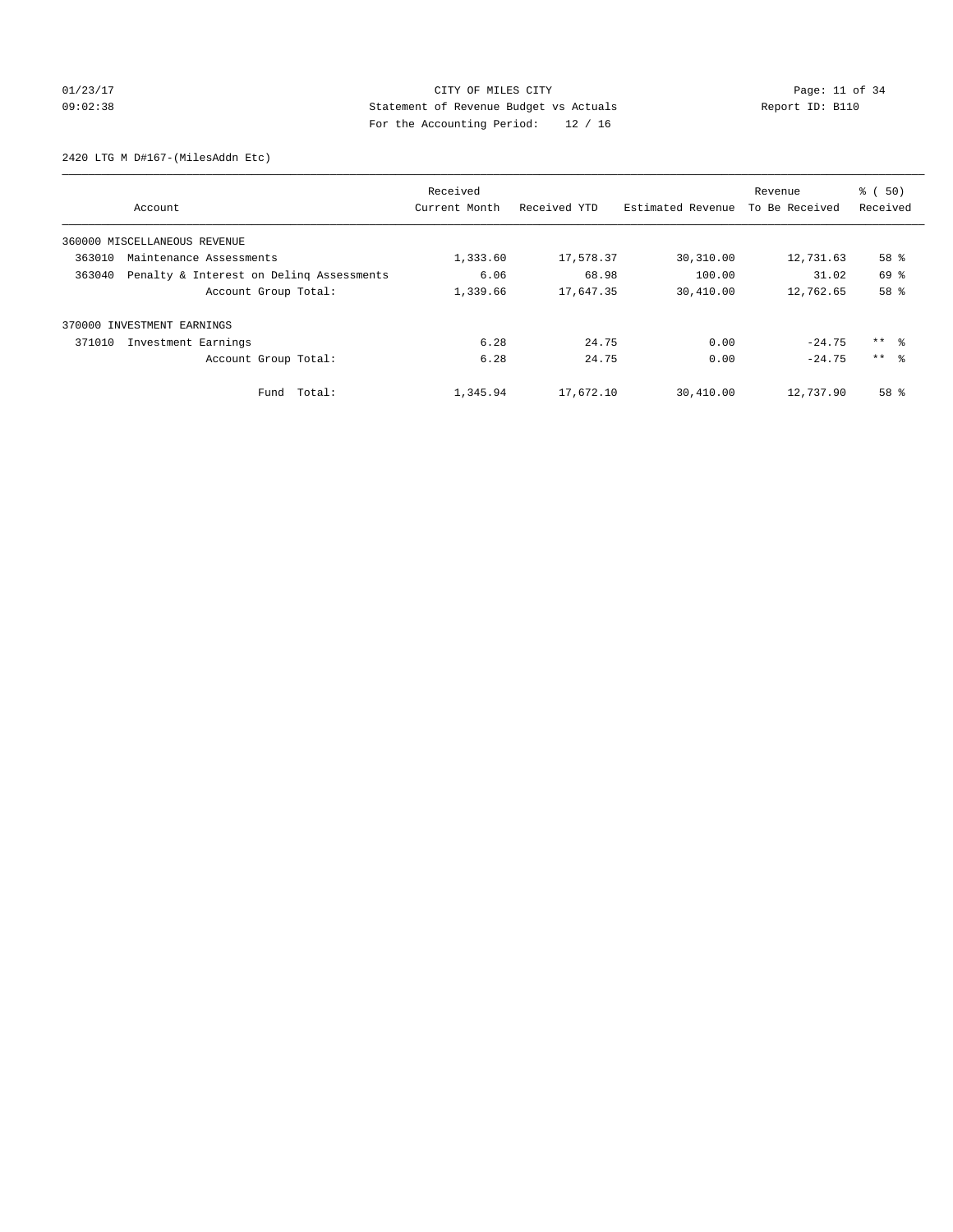## 01/23/17 Page: 12 of 34 09:02:38 Statement of Revenue Budget vs Actuals Report ID: B110 For the Accounting Period: 12 / 16

2430 LTG M D#171-(Balsam Est)

|                                                    | Received      |              |                   | Revenue        | % (50)             |
|----------------------------------------------------|---------------|--------------|-------------------|----------------|--------------------|
| Account                                            | Current Month | Received YTD | Estimated Revenue | To Be Received | Received           |
| 360000 MISCELLANEOUS REVENUE                       |               |              |                   |                |                    |
| 363010<br>Maintenance Assessments                  | 352.83        | 3,139.72     | 5,607.00          | 2,467.28       | $56$ $\frac{6}{3}$ |
| 363040<br>Penalty & Interest on Deling Assessments | 1.60          | 1.60         | 0.00              | $-1.60$        | $***$ $ -$         |
| Account Group Total:                               | 354.43        | 3, 141. 32   | 5,607.00          | 2,465.68       | 56 <sup>8</sup>    |
| 370000 INVESTMENT EARNINGS                         |               |              |                   |                |                    |
| Investment Earnings<br>371010                      | 0.72          | 1.25         | 0.00              | $-1.25$        | ** 왕               |
| Account Group Total:                               | 0.72          | 1.25         | 0.00              | $-1.25$        | $***$ $\approx$    |
| Total:<br>Fund                                     | 355.15        | 3, 142.57    | 5,607.00          | 2,464.43       | $56$ $\frac{6}{3}$ |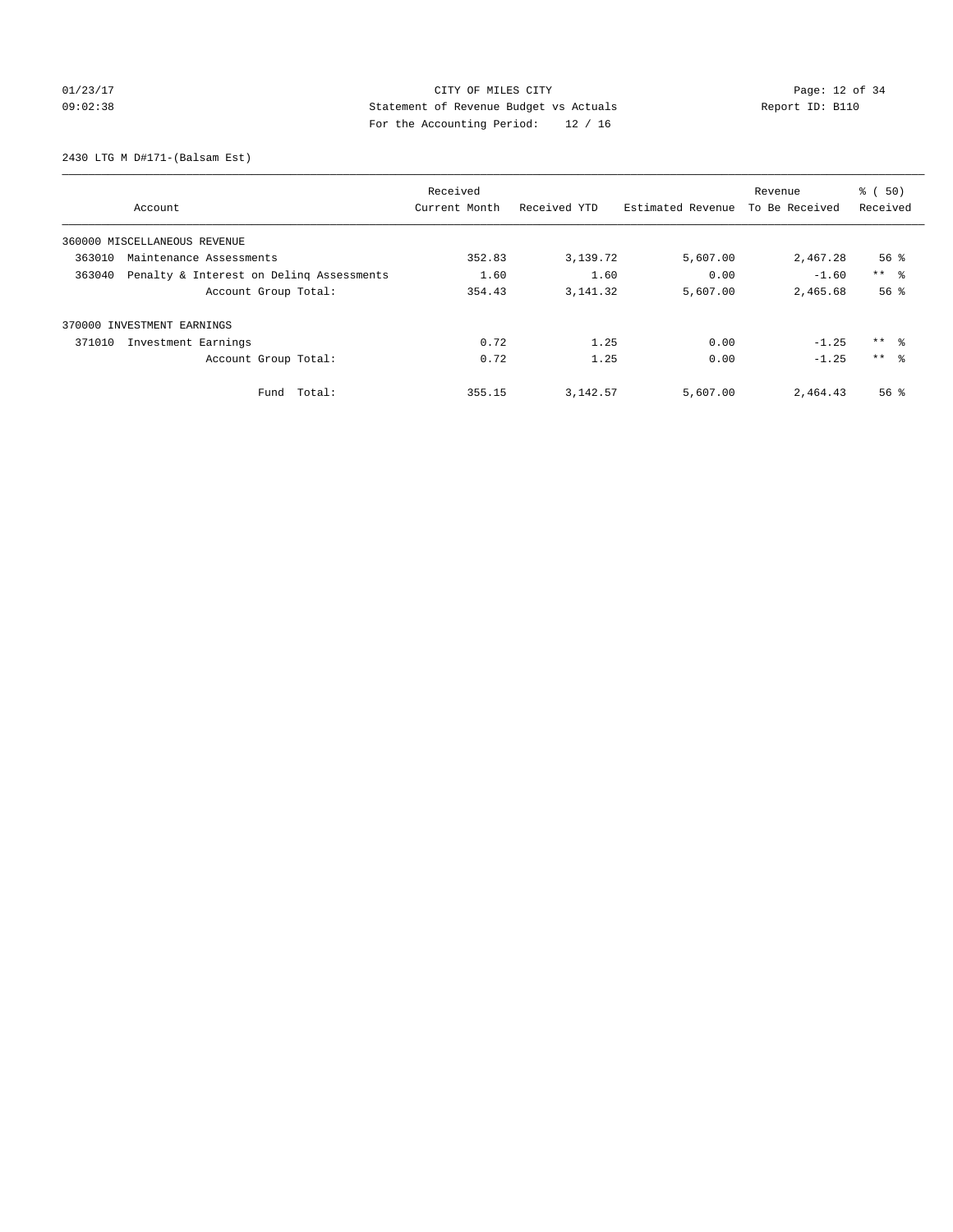## 01/23/17 Page: 13 of 34 09:02:38 Statement of Revenue Budget vs Actuals Report ID: B110 For the Accounting Period: 12 / 16

2440 LTG M D#172-(Main Str)

|        |                                          | Received      |              |                   | Revenue        | % (50)   |
|--------|------------------------------------------|---------------|--------------|-------------------|----------------|----------|
|        | Account                                  | Current Month | Received YTD | Estimated Revenue | To Be Received | Received |
|        | 360000 MISCELLANEOUS REVENUE             |               |              |                   |                |          |
| 363010 | Maintenance Assessments                  | 885.42        | 10,891.47    | 18,528.00         | 7,636.53       | 59%      |
| 363040 | Penalty & Interest on Deling Assessments | 4.02          | 24.07        | 100.00            | 75.93          | $24$ $%$ |
|        | Account Group Total:                     | 889.44        | 10,915.54    | 18,628.00         | 7,712.46       | 59%      |
|        | 370000 INVESTMENT EARNINGS               |               |              |                   |                |          |
| 371010 | Investment Earnings                      | 4.17          | 15.67        | 50.00             | 34.33          | $31*$    |
|        | Account Group Total:                     | 4.17          | 15.67        | 50.00             | 34.33          | $31*$    |
|        | Fund Total:                              | 893.61        | 10,931.21    | 18,678.00         | 7.746.79       | 59 %     |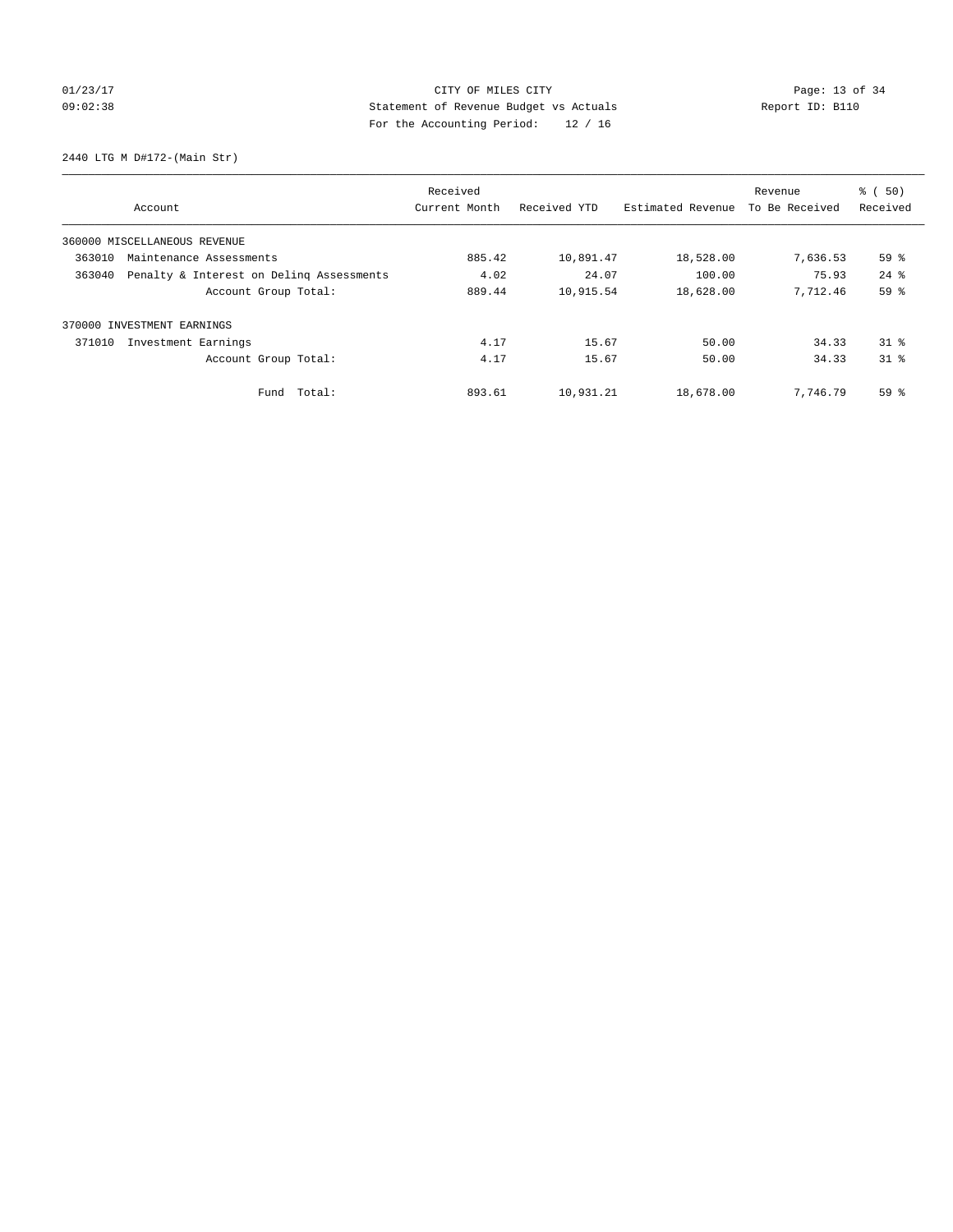## 01/23/17 Page: 14 of 34 09:02:38 Statement of Revenue Budget vs Actuals Report ID: B110 For the Accounting Period: 12 / 16

2450 LTG M D#195-(SG-Trico)

|                                                    | Received      |              |                   | Revenue        | % (50)          |
|----------------------------------------------------|---------------|--------------|-------------------|----------------|-----------------|
| Account                                            | Current Month | Received YTD | Estimated Revenue | To Be Received | Received        |
| 360000 MISCELLANEOUS REVENUE                       |               |              |                   |                |                 |
| 363010<br>Maintenance Assessments                  | 795.09        | 3,340.70     | 5,889.00          | 2,548.30       | $57*$           |
| 363040<br>Penalty & Interest on Deling Assessments | 3.61          | 7.95         | 0.00              | $-7.95$        | $***$ $ -$      |
| Account Group Total:                               | 798.70        | 3,348.65     | 5,889.00          | 2,540.35       | 57 <sup>8</sup> |
| 370000 INVESTMENT EARNINGS                         |               |              |                   |                |                 |
| 371010<br>Investment Earnings                      | 0.83          | 3.27         | 0.00              | $-3.27$        | ** 왕            |
| Account Group Total:                               | 0.83          | 3.27         | 0.00              | $-3.27$        | $***$ $\approx$ |
| Total:<br>Fund                                     | 799.53        | 3,351.92     | 5,889.00          | 2,537.08       | 57 <sup>8</sup> |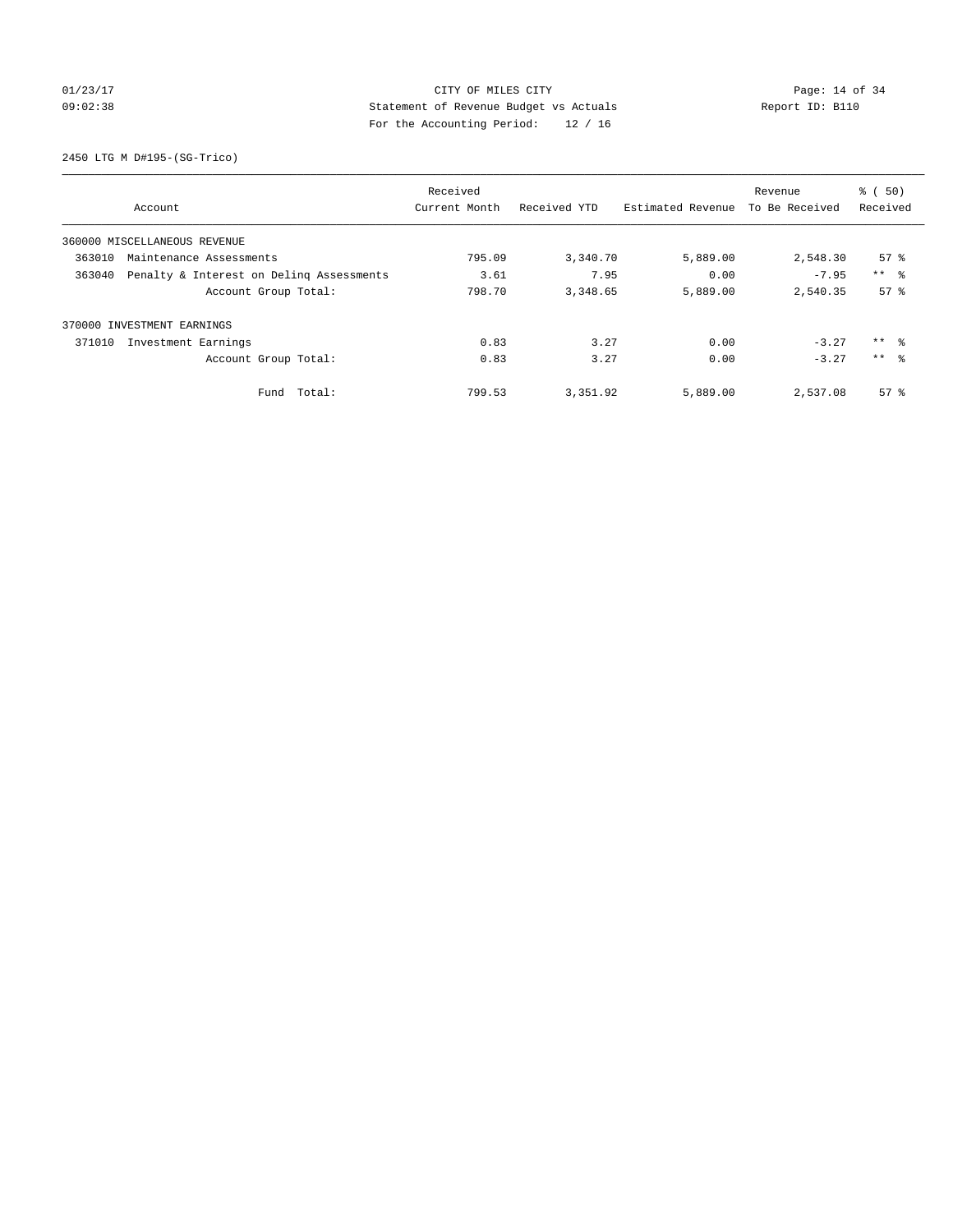## 01/23/17 Page: 15 of 34 09:02:38 Statement of Revenue Budget vs Actuals Report ID: B110 For the Accounting Period: 12 / 16

2470 LTG M D#202-(SG-MDU&NV)

|        |                                          | Received      |              |                   | Revenue        | % (50)              |
|--------|------------------------------------------|---------------|--------------|-------------------|----------------|---------------------|
|        | Account                                  | Current Month | Received YTD | Estimated Revenue | To Be Received | Received            |
|        | 360000 MISCELLANEOUS REVENUE             |               |              |                   |                |                     |
| 363010 | Maintenance Assessments                  | 402.04        | 4,761.40     | 7,678.00          | 2,916.60       | 62 %                |
| 363040 | Penalty & Interest on Deling Assessments | 1.83          | 16.32        | 10.00             | $-6.32$        | $163$ $%$           |
|        | Account Group Total:                     | 403.87        | 4,777.72     | 7,688.00          | 2,910.28       | $62$ $%$            |
|        | 370000 INVESTMENT EARNINGS               |               |              |                   |                |                     |
| 371010 | Investment Earnings                      | 1.25          | 3.73         | 0.00              | $-3.73$        | $***$ $\frac{6}{3}$ |
|        | Account Group Total:                     | 1.25          | 3.73         | 0.00              | $-3.73$        | $***$ $\approx$     |
|        | Fund Total:                              | 405.12        | 4,781.45     | 7,688.00          | 2,906.55       | 62 %                |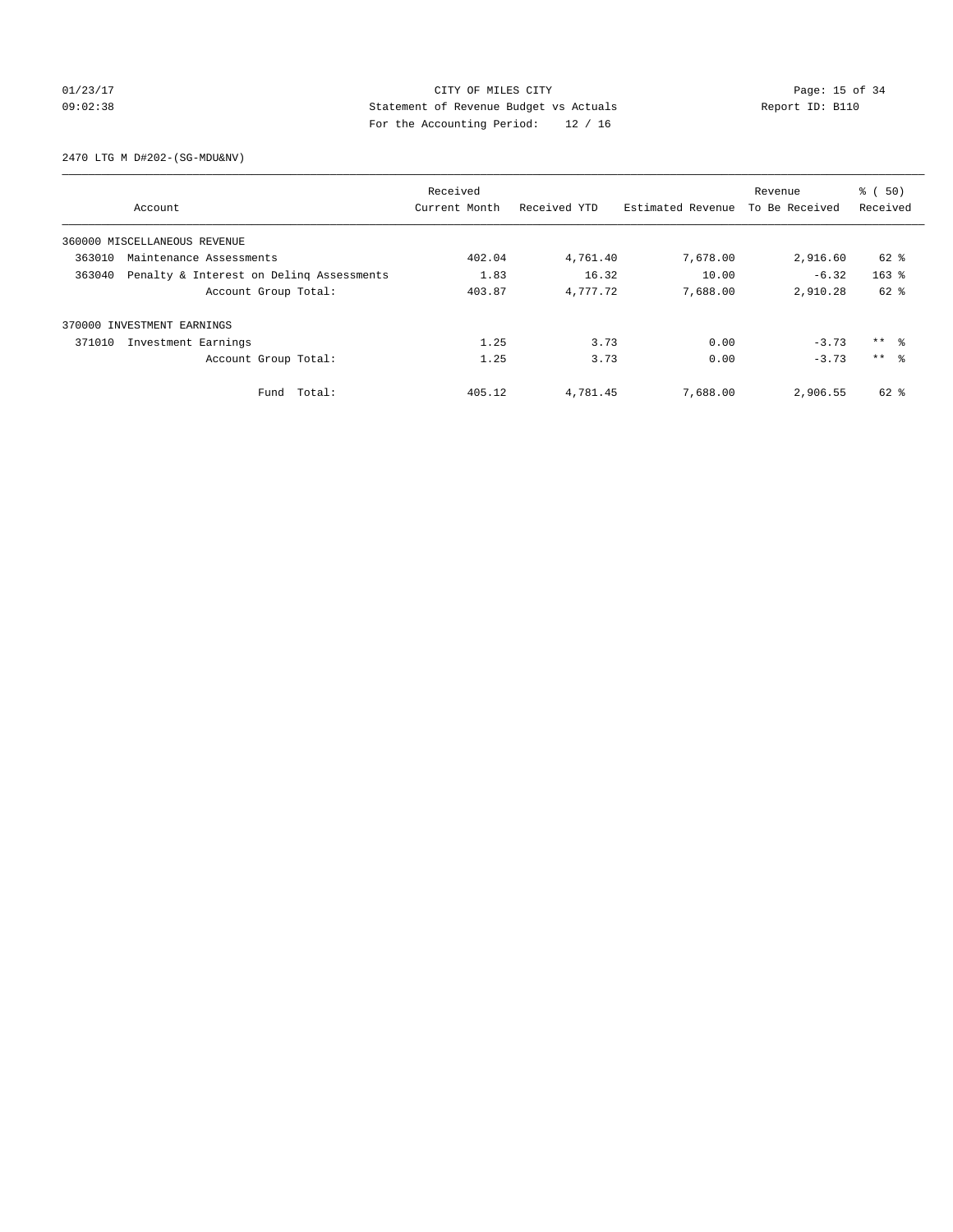## 01/23/17 Page: 16 of 34 09:02:38 Statement of Revenue Budget vs Actuals Report ID: B110 For the Accounting Period: 12 / 16

2480 LTG M M#173-(Milestown Estates)

|                                                    | Received      |              |                   | Revenue        | % (50)          |
|----------------------------------------------------|---------------|--------------|-------------------|----------------|-----------------|
| Account                                            | Current Month | Received YTD | Estimated Revenue | To Be Received | Received        |
| 360000 MISCELLANEOUS REVENUE                       |               |              |                   |                |                 |
| 363010<br>Maintenance Assessments                  | 97.70         | 1,095.40     | 1,431.00          | 335.60         | 77 %            |
| 363040<br>Penalty & Interest on Deling Assessments | 0.44          | 0.44         | 0.00              | $-0.44$        | $***$ $ -$      |
| Account Group Total:                               | 98.14         | 1,095.84     | 1,431.00          | 335.16         | 77.8            |
| 370000 INVESTMENT EARNINGS                         |               |              |                   |                |                 |
| 371010<br>Investment Earnings                      | 0.59          | 2.95         | 0.00              | $-2.95$        | ** 왕            |
| Account Group Total:                               | 0.59          | 2.95         | 0.00              | $-2.95$        | $***$ $\approx$ |
| Total:<br>Fund                                     | 98.73         | 1,098.79     | 1,431.00          | 332.21         | $77*$           |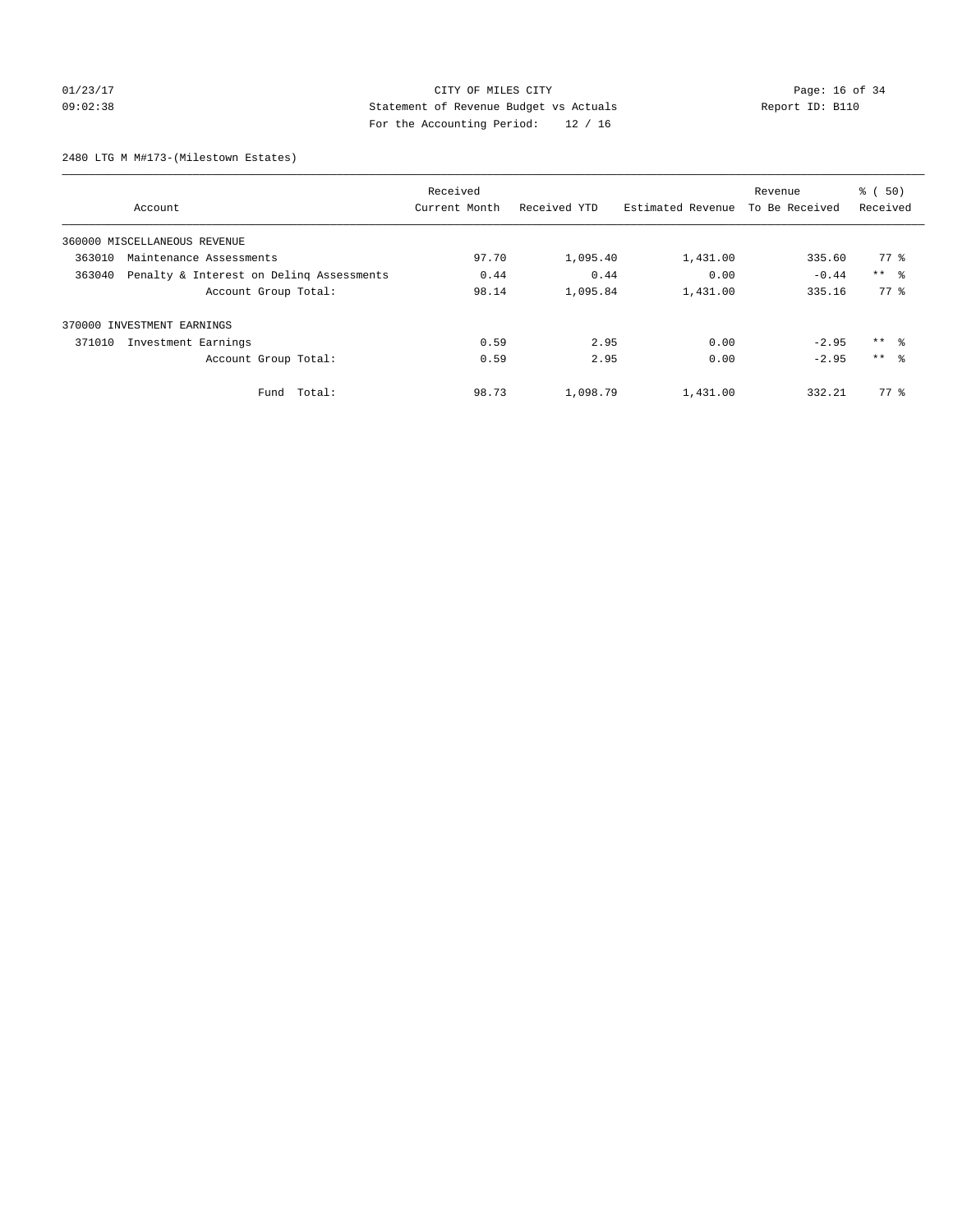## 01/23/17 Page: 17 of 34 09:02:38 Statement of Revenue Budget vs Actuals Report ID: B110 For the Accounting Period: 12 / 16

2510 STR MAINT DIST #204

|        |                                          | Received      |              |                   | Revenue        | % (50)         |
|--------|------------------------------------------|---------------|--------------|-------------------|----------------|----------------|
|        | Account                                  | Current Month | Received YTD | Estimated Revenue | To Be Received | Received       |
|        | 360000 MISCELLANEOUS REVENUE             |               |              |                   |                |                |
| 362020 | MISC REVENUE                             | 0.00          | 0.00         | 59,703.00         | 59,703.00      | 0 <sup>8</sup> |
| 363010 | Maintenance Assessments                  | 51,975.36     | 671,719.36   | 1,365,950.00      | 694,230.64     | 49 %           |
| 363040 | Penalty & Interest on Deling Assessments | 236.16        | 1,061.81     | 1,000.00          | $-61.81$       | 106%           |
|        | Account Group Total:                     | 52, 211.52    | 672,781.17   | 1,426,653.00      | 753,871.83     | 47.8           |
| 370000 | INVESTMENT EARNINGS                      |               |              |                   |                |                |
| 371010 | Investment Earnings                      | 232.79        | 707.03       | 400.00            | $-307.03$      | $177$ $%$      |
|        | Account Group Total:                     | 232.79        | 707.03       | 400.00            | $-307.03$      | $177$ $%$      |
|        | 380000 OTHER FINANCING SOURCES           |               |              |                   |                |                |
| 383000 | Interfund Operating Transfer             | 44,781.00     | 44,781.00    | 86,220.00         | 41,439.00      | $52$ $%$       |
|        | Account Group Total:                     | 44,781.00     | 44,781.00    | 86,220.00         | 41,439.00      | $52$ $%$       |
|        | Fund Total:                              | 97,225.31     | 718,269.20   | 1,513,273.00      | 795,003.80     | $47$ %         |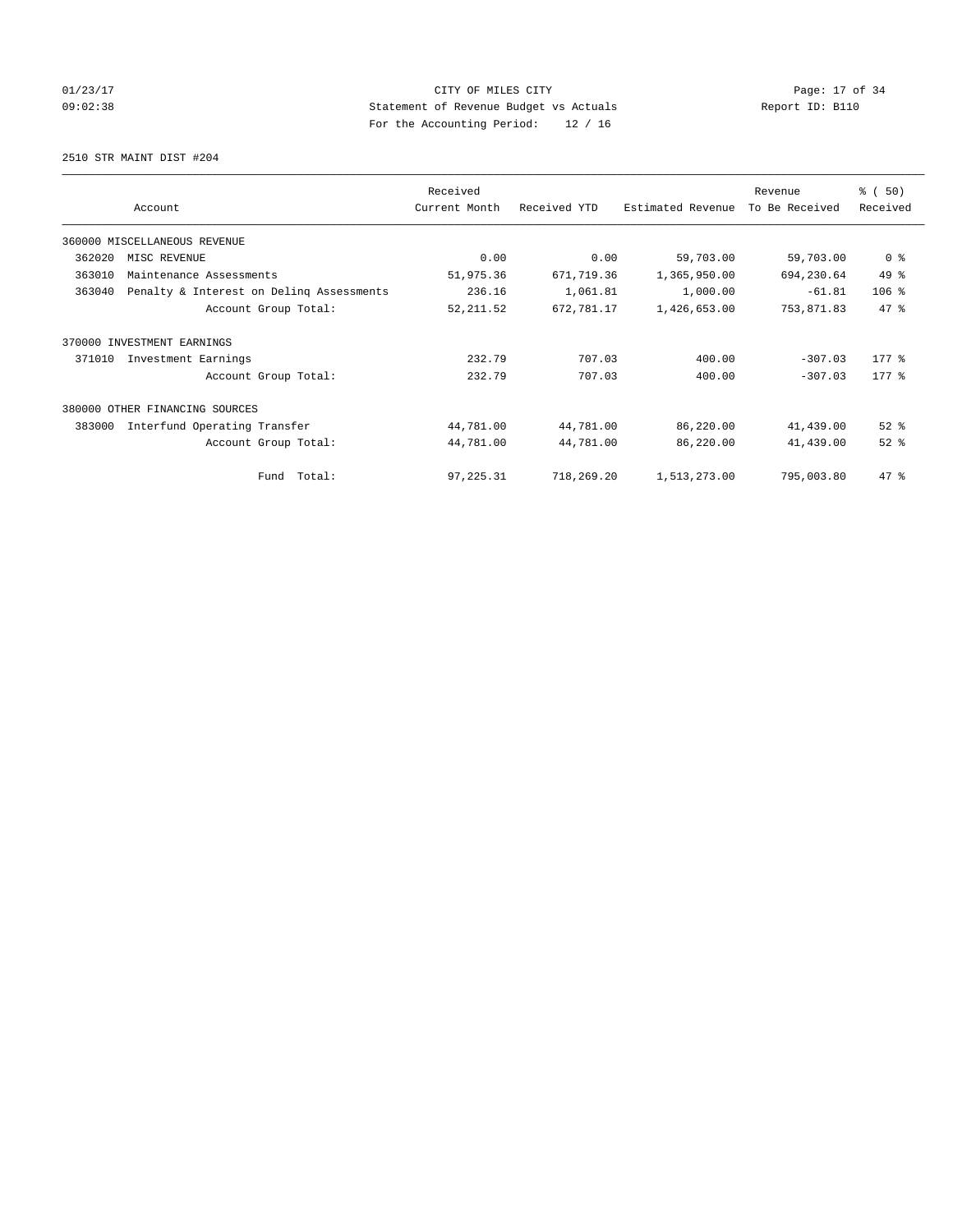## 01/23/17 Page: 18 of 34 09:02:38 Statement of Revenue Budget vs Actuals Report ID: B110 For the Accounting Period: 12 / 16

2520 STR MAINT DIST #205

|                                                    | Received      |              |                   | Revenue        | % (50)          |
|----------------------------------------------------|---------------|--------------|-------------------|----------------|-----------------|
| Account                                            | Current Month | Received YTD | Estimated Revenue | To Be Received | Received        |
| 360000 MISCELLANEOUS REVENUE                       |               |              |                   |                |                 |
| 363010<br>Maintenance Assessments                  | 8,840.06      | 152,961.54   | 473,419.00        | 320, 457.46    | $32$ $%$        |
| 363040<br>Penalty & Interest on Deling Assessments | 40.17         | 512.49       | 1,000.00          | 487.51         | $51$ %          |
| Account Group Total:                               | 8,880.23      | 153, 474.03  | 474,419.00        | 320,944.97     | 32 <sup>8</sup> |
| 370000 INVESTMENT EARNINGS                         |               |              |                   |                |                 |
| 371010<br>Investment Earnings                      | 104.69        | 513.39       | 400.00            | $-113.39$      | $128$ %         |
| Account Group Total:                               | 104.69        | 513.39       | 400.00            | $-113.39$      | $128$ %         |
| 380000<br>OTHER FINANCING SOURCES                  |               |              |                   |                |                 |
| 383000<br>Interfund Operating Transfer             | 44,781.00     | 44,781.00    | 86,219.00         | 41,438.00      | $52$ $%$        |
| Account Group Total:                               | 44,781.00     | 44,781.00    | 86,219.00         | 41,438.00      | $52$ $%$        |
| Fund Total:                                        | 53,765.92     | 198,768.42   | 561,038.00        | 362, 269.58    | 35%             |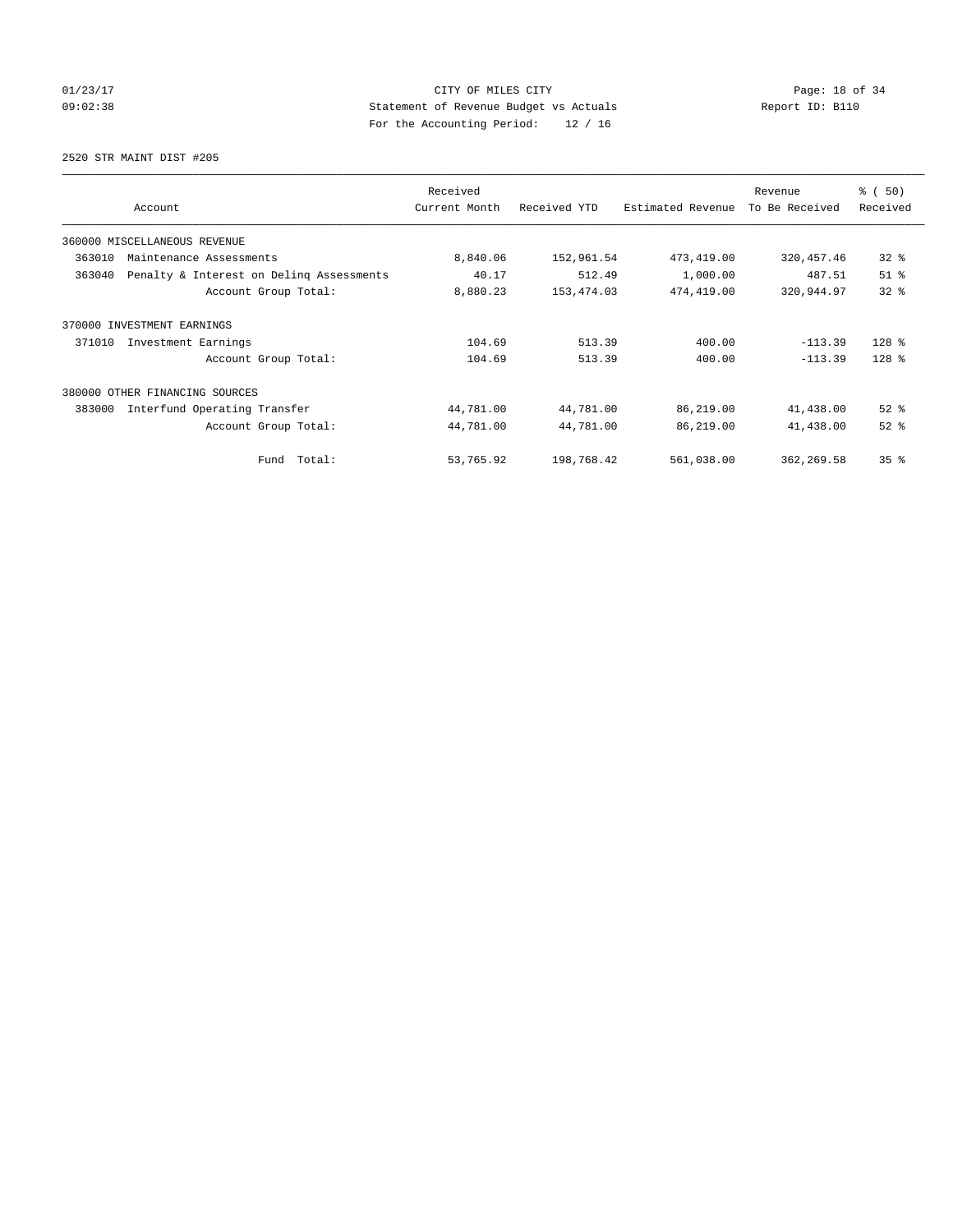# 01/23/17 Page: 19 of 34 09:02:38 Statement of Revenue Budget vs Actuals Report ID: B110 For the Accounting Period: 12 / 16

### 2540 STR MAINT DIST#207-(MILESTOWN ESTATES)

|        |                                          | Received      |              |                   | Revenue        | % (50)          |
|--------|------------------------------------------|---------------|--------------|-------------------|----------------|-----------------|
|        | Account                                  | Current Month | Received YTD | Estimated Revenue | To Be Received | Received        |
|        | 360000 MISCELLANEOUS REVENUE             |               |              |                   |                |                 |
| 363010 | Maintenance Assessments                  | 338.50        | 3,941.36     | 5,251.00          | 1,309.64       | 75 %            |
| 363040 | Penalty & Interest on Deling Assessments | 2.27          | 10.95        | 0.00              | $-10.95$       | $***$ $\approx$ |
|        | Account Group Total:                     | 340.77        | 3,952.31     | 5,251.00          | 1,298.69       | 75 %            |
| 370000 | INVESTMENT EARNINGS                      |               |              |                   |                |                 |
| 371010 | Investment Earnings                      | 1.69          | 6.60         | 0.00              | $-6.60$        | ** 왕            |
|        | Account Group Total:                     | 1.69          | 6.60         | 0.00              | $-6.60$        | $***$ $\approx$ |
|        | Total:<br>Fund                           | 342.46        | 3,958.91     | 5,251.00          | 1,292.09       | 75 %            |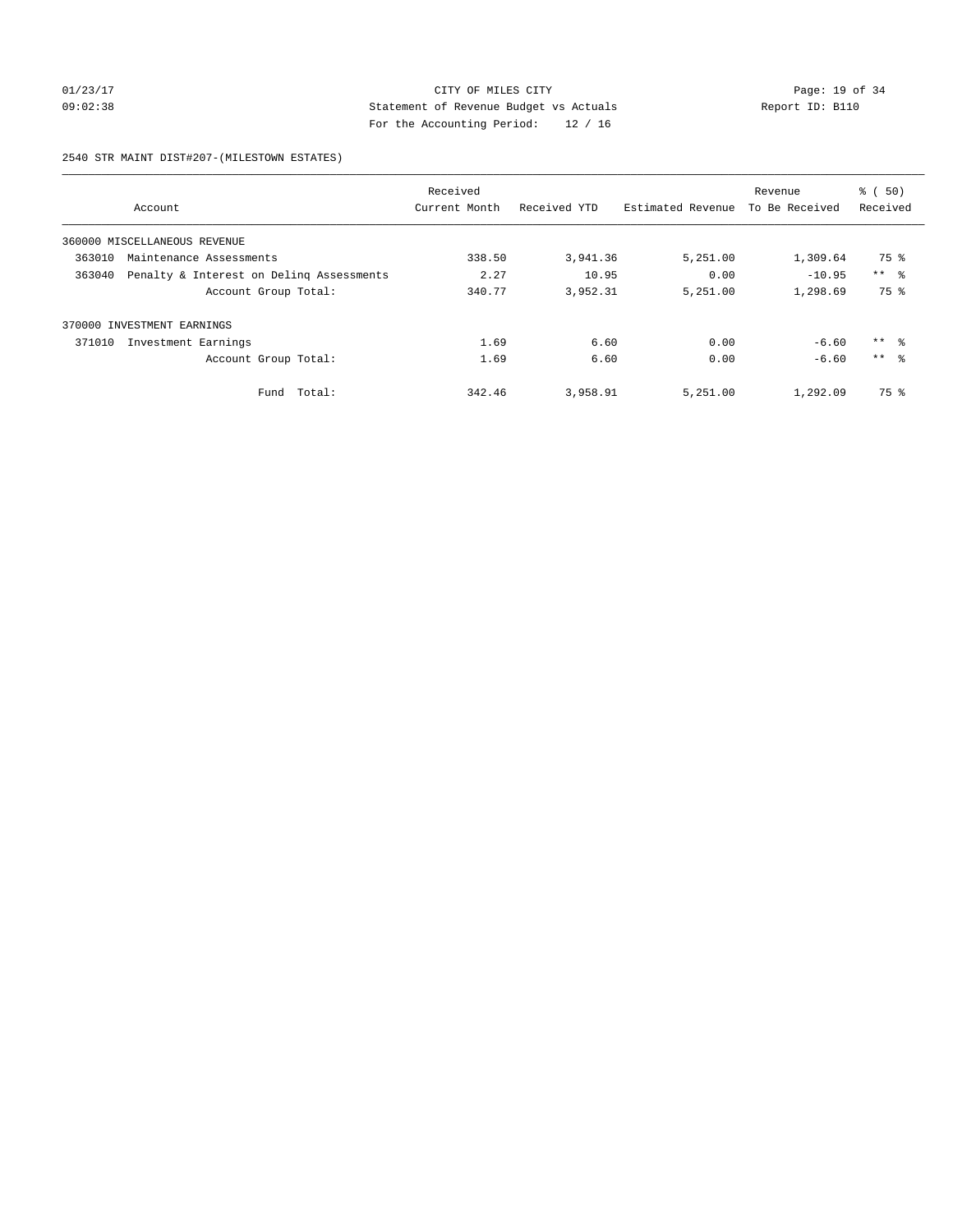## 01/23/17 Page: 20 of 34 09:02:38 Statement of Revenue Budget vs Actuals Report ID: B110 For the Accounting Period: 12 / 16

### 2701 Fire Grants

|        | Account                      |             | Received<br>Current Month | Received YTD | Estimated Revenue | Revenue<br>To Be Received | $\frac{1}{6}$ (50)<br>Received |
|--------|------------------------------|-------------|---------------------------|--------------|-------------------|---------------------------|--------------------------------|
|        | 360000 MISCELLANEOUS REVENUE |             |                           |              |                   |                           |                                |
| 365040 | DONATIONS-FIRE/AMB           |             | 0.00                      | 0.00         | 1,000.00          | 1,000.00                  | 0 %                            |
|        | Account Group Total:         |             | 0.00                      | 0.00         | 1,000.00          | 1,000.00                  | 0 %                            |
|        |                              | Fund Total: | 0.00                      | 0.00         | 1,000.00          | 1,000.00                  | 0 %                            |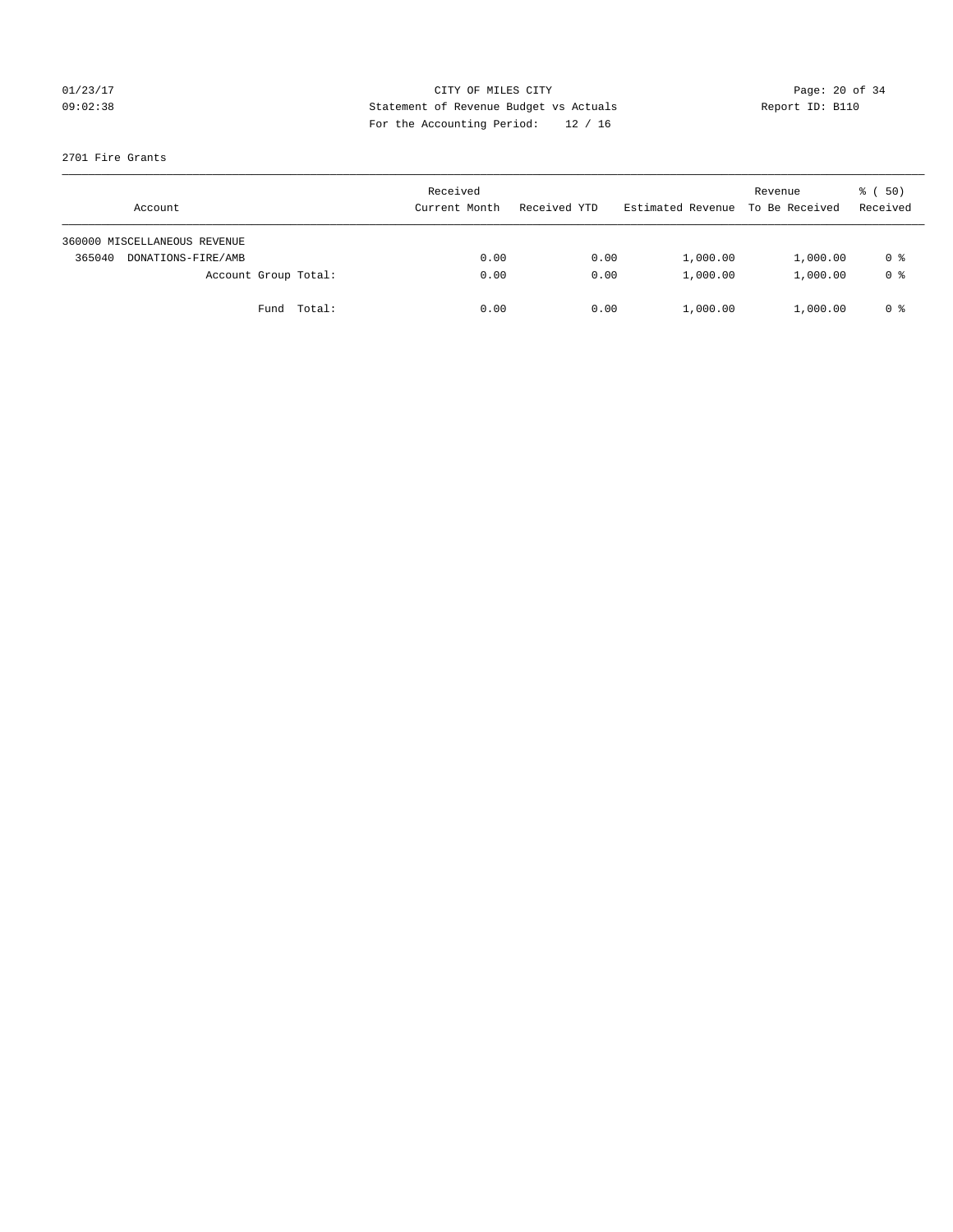## 01/23/17 Page: 21 of 34 09:02:38 Statement of Revenue Budget vs Actuals Report ID: B110 For the Accounting Period: 12 / 16

2820 GAS TAX

| Account                              | Received<br>Current Month | Received YTD | Estimated Revenue | Revenue<br>To Be Received | 8 ( 50)<br>Received |
|--------------------------------------|---------------------------|--------------|-------------------|---------------------------|---------------------|
| 330000 INTERGOVERNMENTAL REVENUES    |                           |              |                   |                           |                     |
| Gasoline Tax Apportionment<br>335040 | 14,927.12                 | 89,562.66    | 179,125.00        | 89,562.34                 | $50*$               |
| Account Group Total:                 | 14,927.12                 | 89,562.66    | 179,125.00        | 89,562.34                 | $50*$               |
| Total:<br>Fund                       | 14,927.12                 | 89,562.66    | 179,125.00        | 89,562.34                 | 50 %                |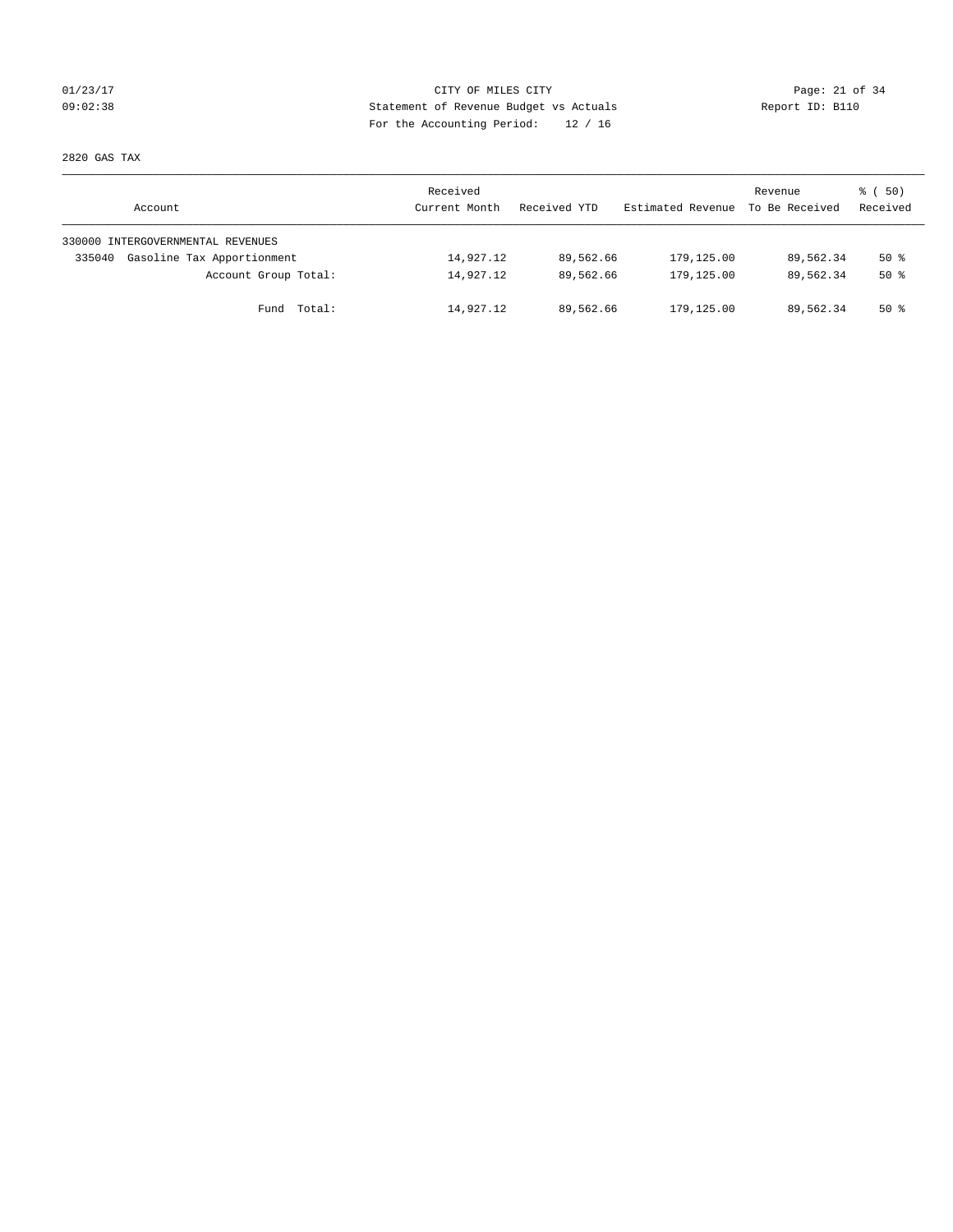## 01/23/17 Page: 22 of 34 09:02:38 Statement of Revenue Budget vs Actuals Report ID: B110 For the Accounting Period: 12 / 16

2850 911 EMERGENCY

|                                   | Received      |              |                   | Revenue        | % (50)         |
|-----------------------------------|---------------|--------------|-------------------|----------------|----------------|
| Account                           | Current Month | Received YTD | Estimated Revenue | To Be Received | Received       |
| 330000 INTERGOVERNMENTAL REVENUES |               |              |                   |                |                |
| Homeland Security Grant<br>334014 | 0.00          | 0.00         | 105,000.00        | 105,000.00     | 0 <sup>8</sup> |
| Basic 911 Funds<br>335080         | 0.00          | 60,731.42    | 63,000.00         | 2,268.58       | 96%            |
| 335081<br>Enhanced 911 Funds      | 0.00          | 32,087.62    | 63,000.00         | 30,912.38      | $51$ %         |
| 335082<br>911 - WIRELESS FUNDS    | 0.00          | 38,857.79    | 75,000.00         | 36, 142. 21    | $52$ $%$       |
| Account Group Total:              | 0.00          | 131,676.83   | 306,000.00        | 174, 323. 17   | 43%            |
| 370000 INVESTMENT EARNINGS        |               |              |                   |                |                |
| 371010<br>Investment Earnings     | 62.66         | 443.79       | 200.00            | $-243.79$      | $222$ $%$      |
| Account Group Total:              | 62.66         | 443.79       | 200.00            | $-243.79$      | $222$ $%$      |
| Fund Total:                       | 62.66         | 132,120.62   | 306,200.00        | 174,079.38     | $43$ %         |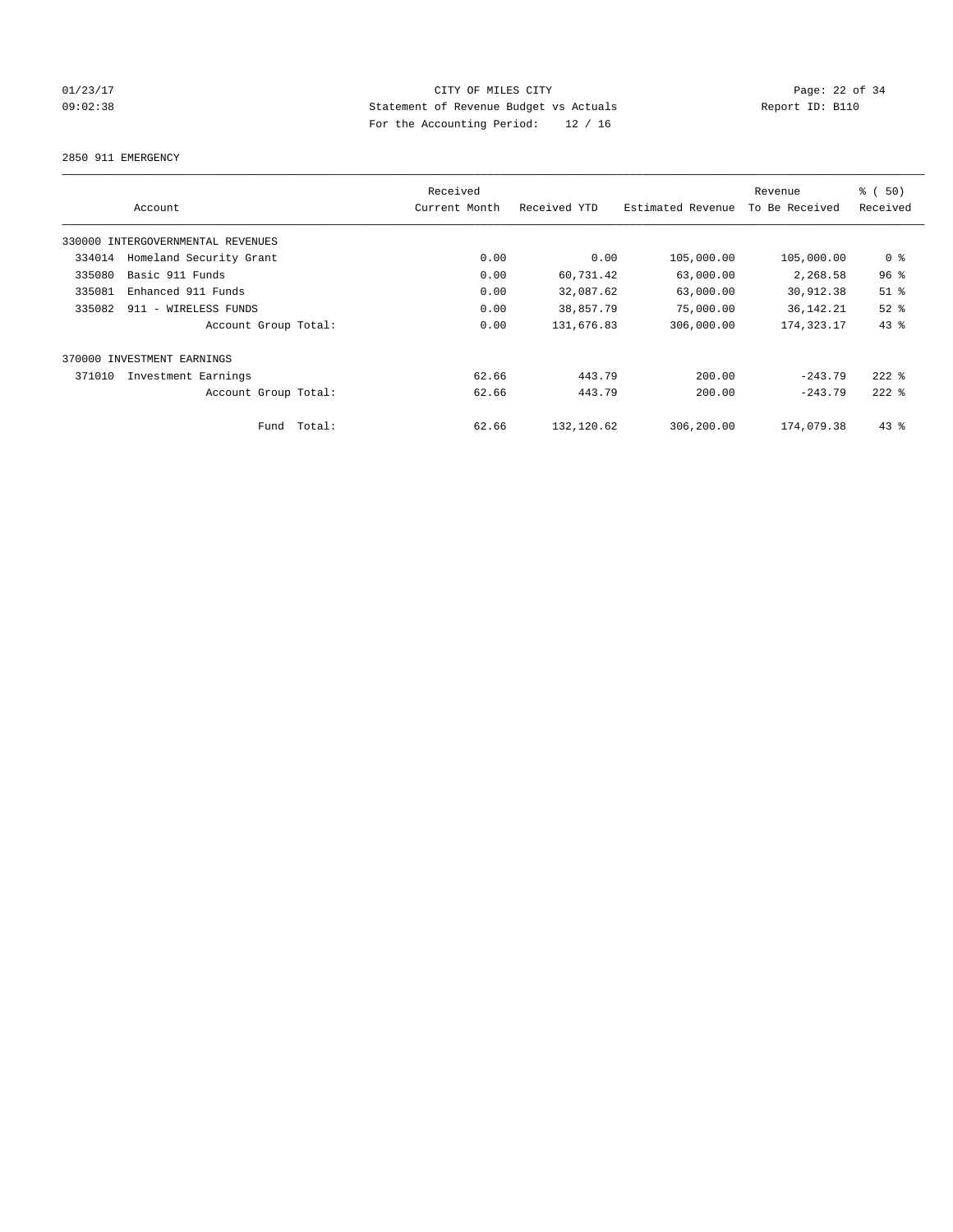## 01/23/17 Page: 23 of 34 09:02:38 Statement of Revenue Budget vs Actuals Report ID: B110 For the Accounting Period: 12 / 16

2880 LIBRARY GRANTS

|        | Account                           | Received<br>Current Month | Received YTD | Estimated Revenue | Revenue<br>To Be Received | 8 ( 50)<br>Received |
|--------|-----------------------------------|---------------------------|--------------|-------------------|---------------------------|---------------------|
|        | 330000 INTERGOVERNMENTAL REVENUES |                           |              |                   |                           |                     |
| 334100 | Library - State Aid               | 0.00                      | 5,398.69     | 5,399.00          | 0.31                      | $100*$              |
| 334101 | HB#193-Interlibrary Loan Reimb    | 0.00                      | 0.00         | 5,000.00          | 5,000.00                  | 0 <sup>8</sup>      |
| 334105 | Sagebrush Fed/Coal Sev Tax        | 0.00                      | 4,897.19     | 4,793.00          | $-104.19$                 | $102$ %             |
|        | Account Group Total:              | 0.00                      | 10,295.88    | 15,192.00         | 4,896.12                  | 68 %                |
|        | Total:<br>Fund                    | 0.00                      | 10,295.88    | 15,192.00         | 4,896.12                  | 68 %                |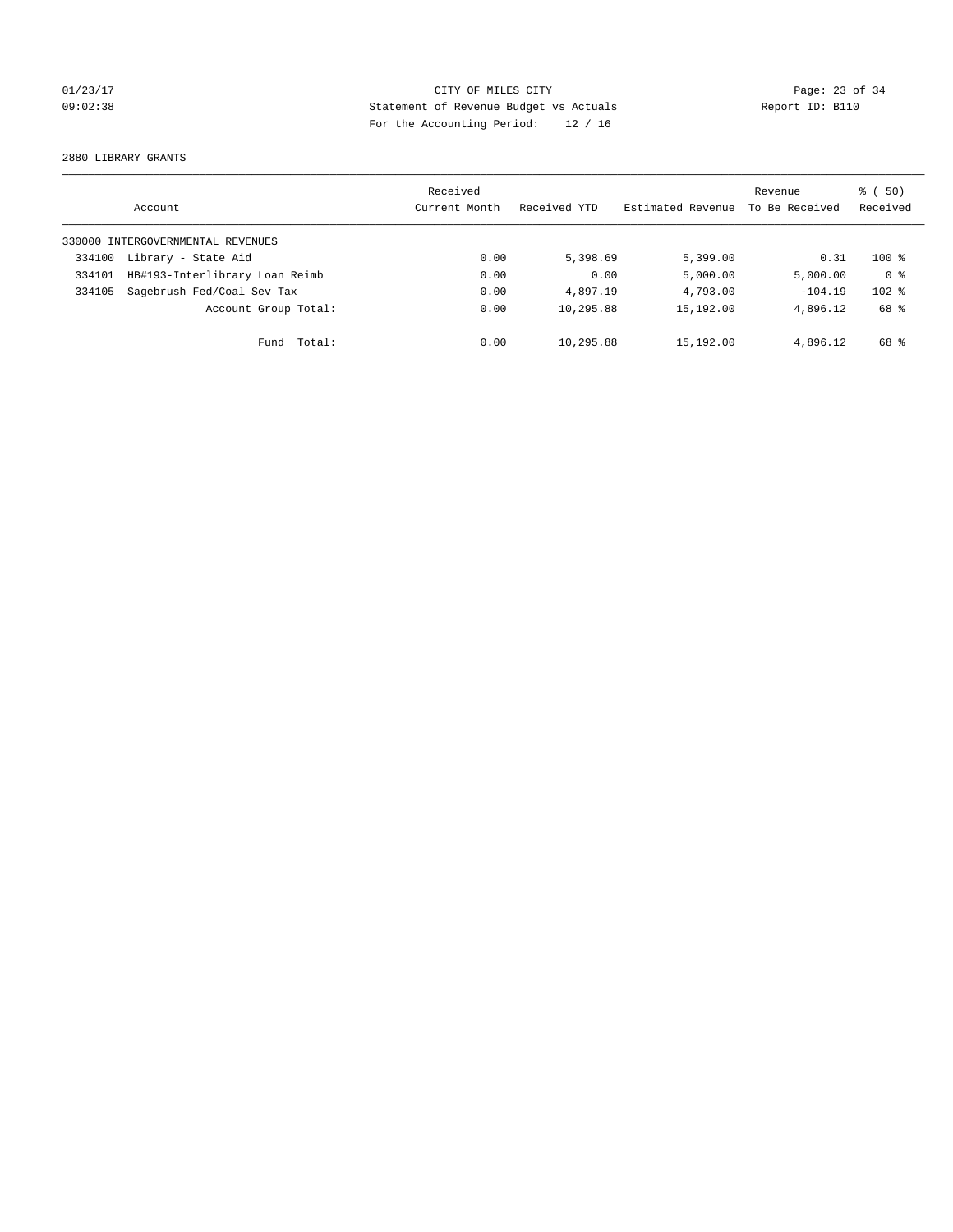## 01/23/17 Page: 24 of 34 09:02:38 Statement of Revenue Budget vs Actuals Report ID: B110 For the Accounting Period: 12 / 16

2935 Historic Preservation

| Account                                | Received<br>Current Month | Received YTD | Estimated Revenue | Revenue<br>To Be Received | % (50)<br>Received |
|----------------------------------------|---------------------------|--------------|-------------------|---------------------------|--------------------|
| 330000 INTERGOVERNMENTAL REVENUES      |                           |              |                   |                           |                    |
| 334000<br>State Grants                 | 0.00                      | 0.00         | 5,500.00          | 5,500.00                  | 0 <sup>8</sup>     |
| Account Group Total:                   | 0.00                      | 0.00         | 5,500.00          | 5,500.00                  | 0 <sup>8</sup>     |
| 340000 Charges for Services            |                           |              |                   |                           |                    |
| 346080<br>Preservation Service Fees    | 0.00                      | 0.00         | 1,200.00          | 1,200.00                  | 0 <sup>8</sup>     |
| Account Group Total:                   | 0.00                      | 0.00         | 1,200.00          | 1,200.00                  | 0 <sup>8</sup>     |
| 360000 MISCELLANEOUS REVENUE           |                           |              |                   |                           |                    |
| 365000<br>Contributions and Donations  | 0.00                      | 0.00         | 1,000.00          | 1,000.00                  | 0 <sup>8</sup>     |
| Account Group Total:                   | 0.00                      | 0.00         | 1,000.00          | 1,000.00                  | 0 <sup>8</sup>     |
| 380000 OTHER FINANCING SOURCES         |                           |              |                   |                           |                    |
| Interfund Operating Transfer<br>383000 | 2,200.00                  | 2,200.00     | 2,200.00          | 0.00                      | 100 %              |
| Account Group Total:                   | 2,200.00                  | 2,200.00     | 2,200.00          | 0.00                      | $100*$             |
| Total:<br>Fund                         | 2,200.00                  | 2,200.00     | 9,900.00          | 7,700.00                  | $22$ $%$           |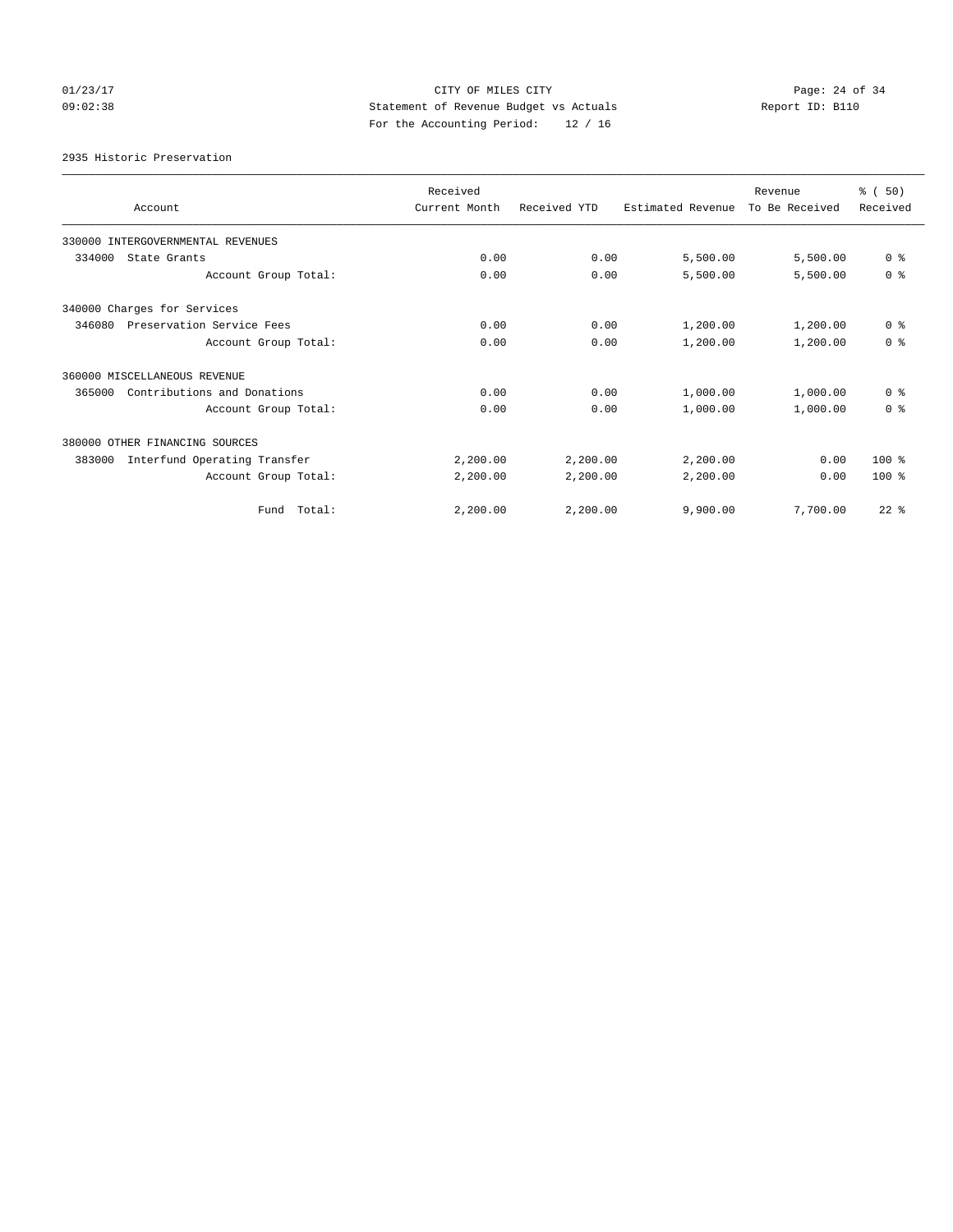# 01/23/17 Page: 25 of 34 09:02:38 Statement of Revenue Budget vs Actuals Report ID: B110 For the Accounting Period: 12 / 16

2985 RETIRED SENIOR VOLUNTEER PROG (RSVP)

|                                      | Received      |              |                   | Revenue        | % (50)          |
|--------------------------------------|---------------|--------------|-------------------|----------------|-----------------|
| Account                              | Current Month | Received YTD | Estimated Revenue | To Be Received | Received        |
| 330000<br>INTERGOVERNMENTAL REVENUES |               |              |                   |                |                 |
| RSVP-Fallon/Custer<br>331166         | 5,648.51      | 33, 115.83   | 82,412.00         | 49,296.17      | $40*$           |
| Account Group Total:                 | 5,648.51      | 33, 115.83   | 82,412.00         | 49,296.17      | $40*$           |
| 360000 MISCELLANEOUS REVENUE         |               |              |                   |                |                 |
| 362020<br>MISC REVENUE               | 605.00        | 8,711.48     | 13,350.00         | 4,638.52       | 65 %            |
| Account Group Total:                 | 605.00        | 8,711.48     | 13,350.00         | 4,638.52       | 65 %            |
| 370000 INVESTMENT EARNINGS           |               |              |                   |                |                 |
| 371010<br>Investment Earnings        | 4.18          | 18.34        | 0.00              | $-18.34$       | $***$ $ -$      |
| Account Group Total:                 | 4.18          | 18.34        | 0.00              | $-18.34$       | $***$ $\approx$ |
| Fund Total:                          | 6,257.69      | 41,845.65    | 95,762.00         | 53,916.35      | 44 %            |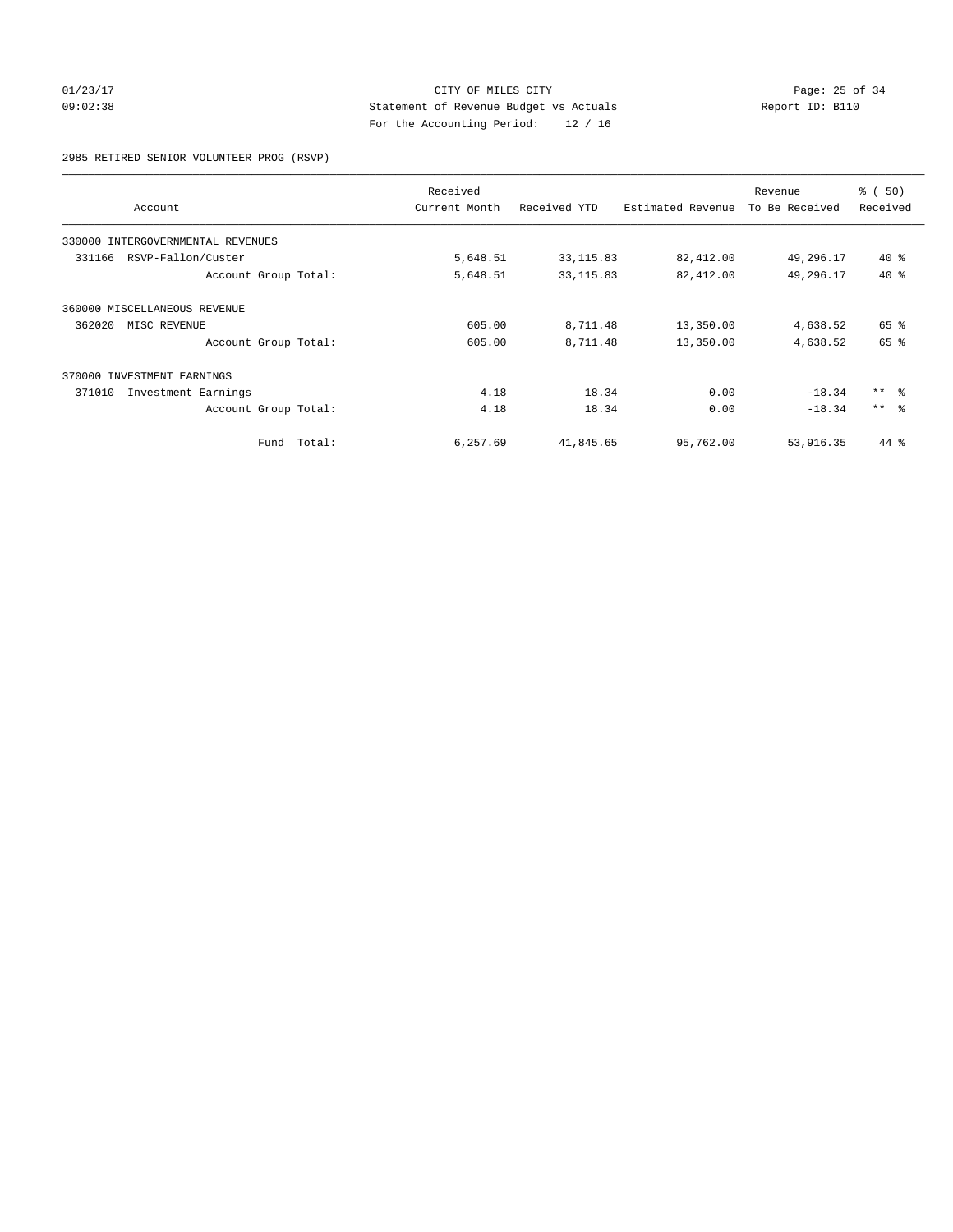## 01/23/17 Page: 26 of 34 09:02:38 Statement of Revenue Budget vs Actuals Report ID: B110 For the Accounting Period: 12 / 16

3670 SID 211

| Account                                           | Received<br>Current Month | Received YTD | Estimated Revenue | Revenue<br>To Be Received | 8 ( 50)<br>Received |
|---------------------------------------------------|---------------------------|--------------|-------------------|---------------------------|---------------------|
| 360000 MISCELLANEOUS REVENUE                      |                           |              |                   |                           |                     |
| Bond Principal and Interest Assessments<br>363020 | 159.03                    | 17,587.90    | 4,551.00          | $-13,036.90$              | $386$ $\frac{6}{3}$ |
| Account Group Total:                              | 159.03                    | 17,587.90    | 4,551.00          | $-13,036,90$              | 386 %               |
| Fund Total:                                       | 159.03                    | 17,587.90    | 4,551.00          | $-13,036.90$              | 386 %               |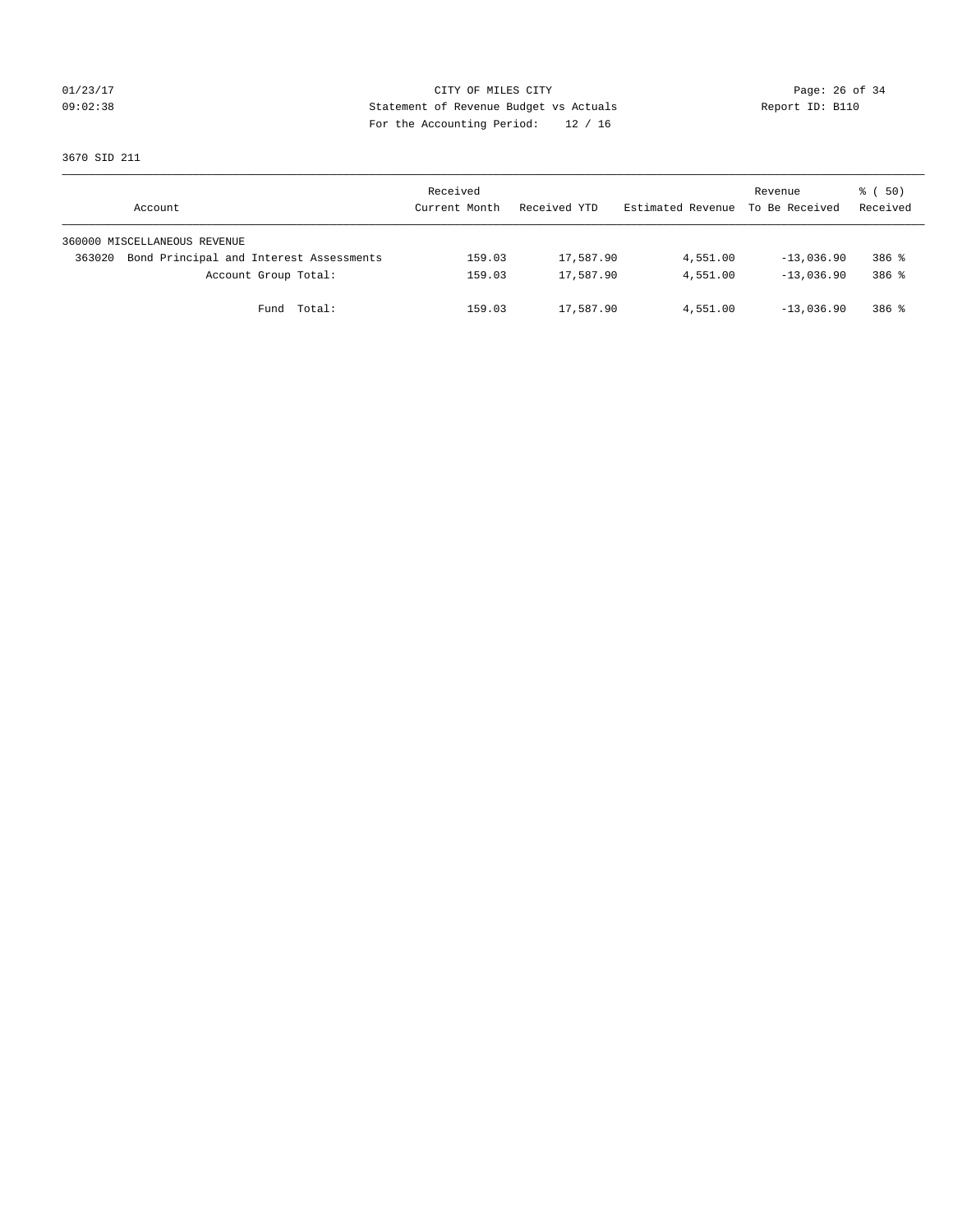# 01/23/17 Page: 27 of 34 09:02:38 Statement of Revenue Budget vs Actuals Report ID: B110 For the Accounting Period: 12 / 16

4000 General Fund Capitol Improvement Fund

|                                        | Received      |              |                   | Revenue        | $\frac{1}{6}$ (50)  |
|----------------------------------------|---------------|--------------|-------------------|----------------|---------------------|
| Account                                | Current Month | Received YTD | Estimated Revenue | To Be Received | Received            |
| 370000<br>INVESTMENT EARNINGS          |               |              |                   |                |                     |
| 371010<br>Investment Earnings          | 13.15         | 88.10        | 0.00              | $-88.10$       | $***$ $\frac{6}{3}$ |
| Account Group Total:                   | 13.15         | 88.10        | 0.00              | $-88.10$       | $***$ $\approx$     |
| 380000 OTHER FINANCING SOURCES         |               |              |                   |                |                     |
| Interfund Operating Transfer<br>383000 | 77,000.00     | 77,000.00    | 77,000.00         | 0.00           | $100*$              |
| Account Group Total:                   | 77,000.00     | 77,000.00    | 77,000.00         | 0.00           | $100*$              |
| Total:<br>Fund                         | 77,013.15     | 77,088.10    | 77,000.00         | $-88.10$       | $100*$              |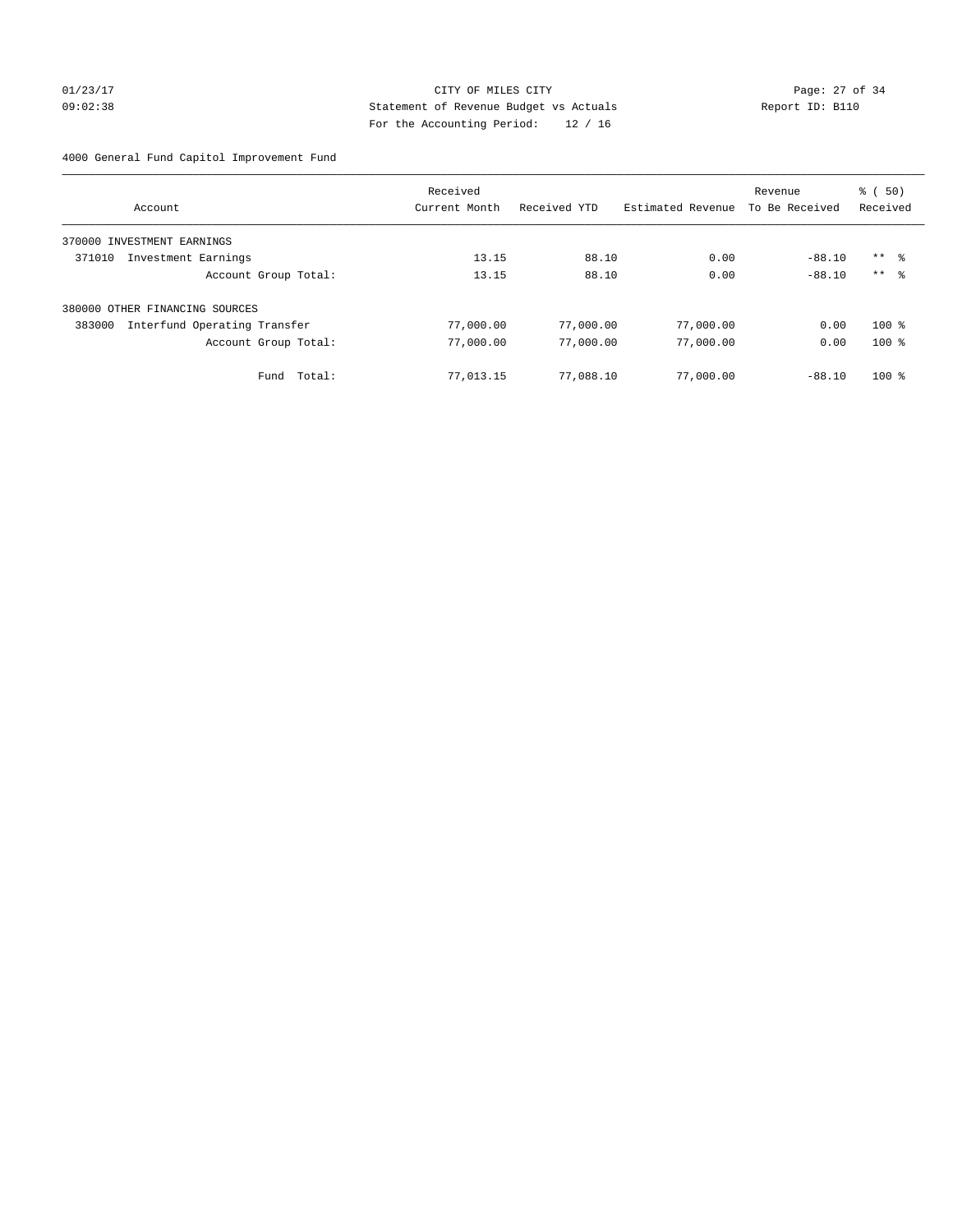# 01/23/17 Page: 28 of 34 09:02:38 Statement of Revenue Budget vs Actuals Report ID: B110 For the Accounting Period: 12 / 16

4056 Airport- Capital Improvement Plan

|        |                                    | Received      |              |                   | Revenue        | % (50)          |
|--------|------------------------------------|---------------|--------------|-------------------|----------------|-----------------|
|        | Account                            | Current Month | Received YTD | Estimated Revenue | To Be Received | Received        |
|        | 340000 Charges for Services        |               |              |                   |                |                 |
| 343018 | Sale of Street & Roadway Materials | 0.00          | 0.00         | 1,000.00          | 1,000.00       | 0 <sup>8</sup>  |
| 343065 | Building Rentals                   | 0.00          | 0.00         | 10,200.00         | 10,200.00      | 0 <sup>8</sup>  |
| 343067 | Other - Miscellaneous              | 0.00          | 8,029.12     | 0.00              | $-8,029.12$    | $***$ $\approx$ |
| 343069 | Ag Contract                        | 0.00          | $-250.00$    | 1,000.00          | 1,250.00       | $-25$ $%$       |
|        | Account Group Total:               | 0.00          | 7,779.12     | 12,200.00         | 4,420.88       | 64 %            |
|        | 360000 MISCELLANEOUS REVENUE       |               |              |                   |                |                 |
| 361010 | Land Rental                        | 0.00          | 2,560.00     | 50,000.00         | 47,440.00      | 5 <sup>8</sup>  |
|        | Account Group Total:               | 0.00          | 2,560.00     | 50,000.00         | 47,440.00      | 5 <sup>8</sup>  |
|        | Total:<br>Fund                     | 0.00          | 10,339.12    | 62,200.00         | 51,860.88      | $17*$           |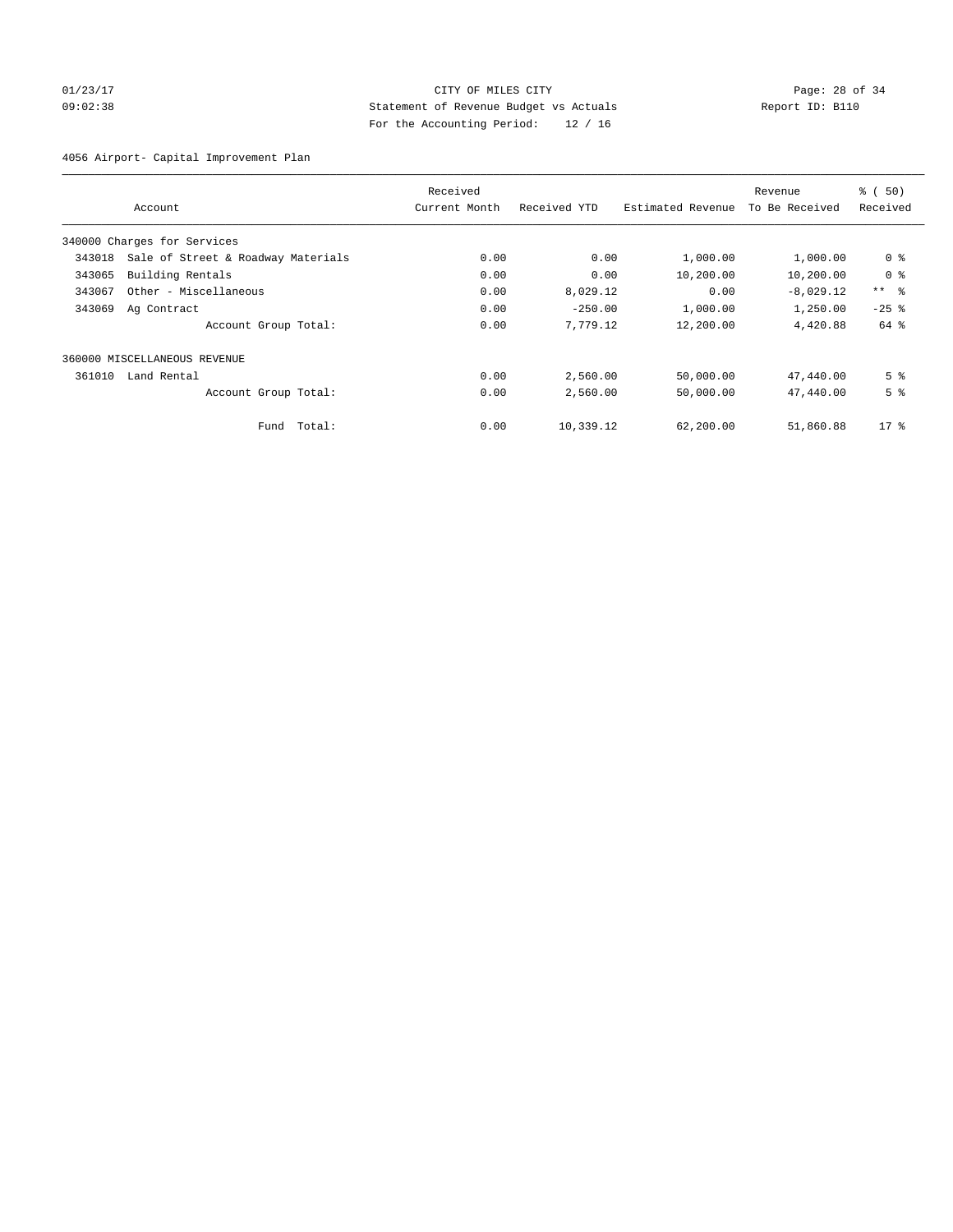## 01/23/17 Page: 29 of 34 09:02:38 Statement of Revenue Budget vs Actuals Report ID: B110 For the Accounting Period: 12 / 16

4060 CAPITAL IMPROV-PUBLIC WORKS

|        |                                    | Received      |              |                   | Revenue        | % (50)          |
|--------|------------------------------------|---------------|--------------|-------------------|----------------|-----------------|
|        | Account                            | Current Month | Received YTD | Estimated Revenue | To Be Received | Received        |
|        | 320000 LICENSES AND PERMITS        |               |              |                   |                |                 |
| 323040 | Other Miscellaneous Permits        | 0.00          | 1,600.00     | 3,000.00          | 1,400.00       | $53$ $%$        |
|        | Account Group Total:               | 0.00          | 1,600.00     | 3,000.00          | 1,400.00       | 53%             |
|        | 340000 Charges for Services        |               |              |                   |                |                 |
| 343014 | Street Cleaning                    | 0.00          | 1,140.00     | 8,490.00          | 7,350.00       | 13 <sup>8</sup> |
| 343016 | Prkg Vio/Off Str-Impnd Fees        | 0.00          | 590.00       | 500.00            | $-90.00$       | 118 %           |
| 343018 | Sale of Street & Roadway Materials | 0.00          | 2,694.00     | 1,000.00          | $-1,694.00$    | $269$ $%$       |
|        | Account Group Total:               | 0.00          | 4,424.00     | 9,990.00          | 5,566.00       | 44 %            |
|        | 370000 INVESTMENT EARNINGS         |               |              |                   |                |                 |
| 371010 | Investment Earnings                | 83.85         | 556.51       | 0.00              | $-556.51$      | $***$ $ -$      |
|        | Account Group Total:               | 83.85         | 556.51       | 0.00              | $-556.51$      | $***$ $\approx$ |
|        | 380000 OTHER FINANCING SOURCES     |               |              |                   |                |                 |
| 383000 | Interfund Operating Transfer       | 75,000.00     | 75,000.00    | 139,897.00        | 64,897.00      | $54$ $%$        |
|        | Account Group Total:               | 75,000.00     | 75,000.00    | 139,897.00        | 64,897.00      | 54%             |
|        | Fund Total:                        | 75,083.85     | 81,580.51    | 152,887.00        | 71,306.49      | 53%             |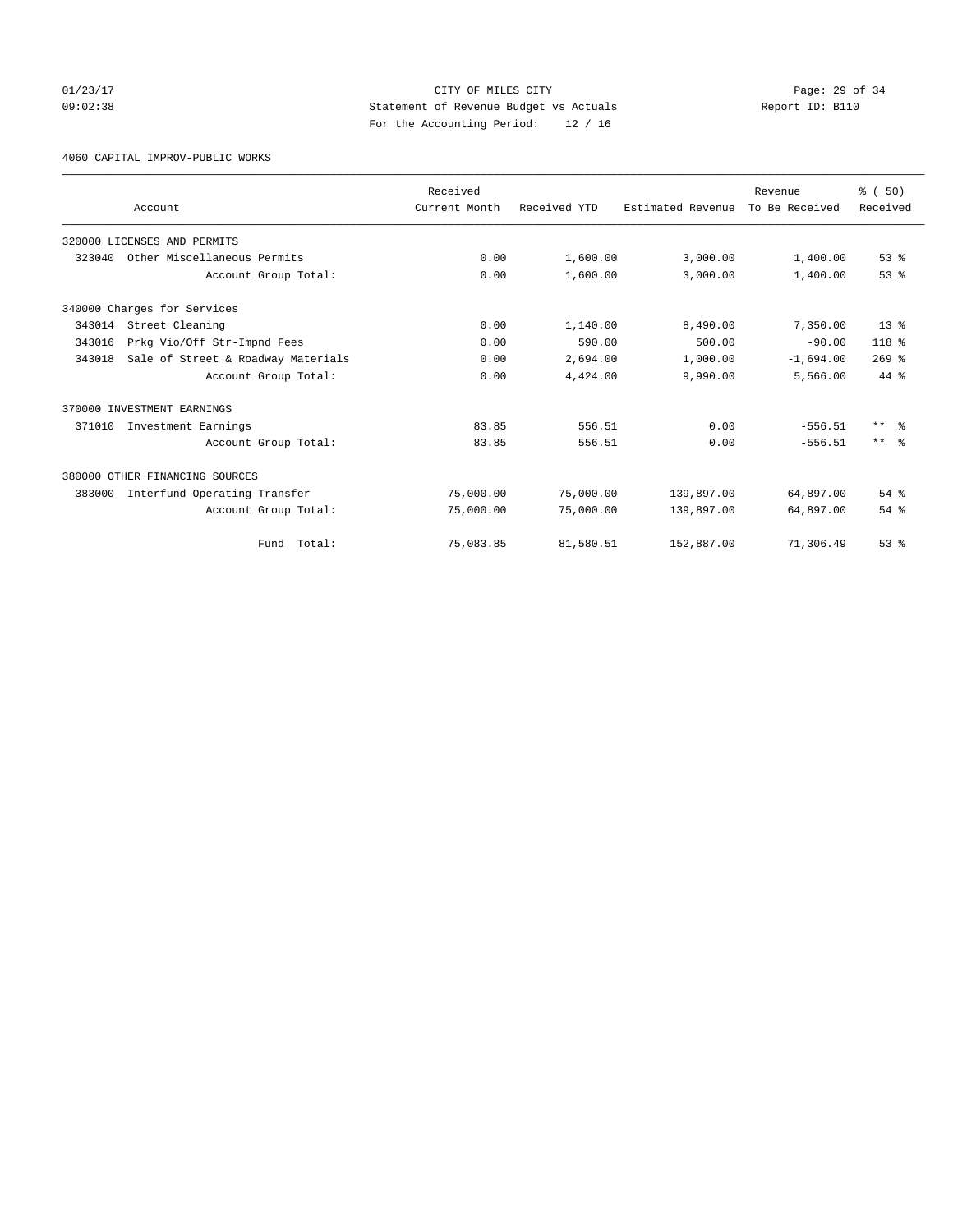## 01/23/17 Page: 30 of 34 09:02:38 Statement of Revenue Budget vs Actuals Report ID: B110 For the Accounting Period: 12 / 16

# 5210 WATER UTILITY

|        |                                     | Received      |              |                   | Revenue        | % (50)           |
|--------|-------------------------------------|---------------|--------------|-------------------|----------------|------------------|
|        | Account                             | Current Month | Received YTD | Estimated Revenue | To Be Received | Received         |
|        | 340000 Charges for Services         |               |              |                   |                |                  |
| 343021 | Metered Water Sales                 | 133,779.57    | 1,145,607.24 | 1,843,758.00      | 698,150.76     | 62 %             |
| 343022 | Unmetered Water Sales/Chrgoffs      | 0.00          | 310.01       | 1,600.00          | 1,289.99       | 19 <sup>°</sup>  |
| 343023 | Bulk Water Sales                    | 0.00          | 6,162.68     | 6,000.00          | $-162.68$      | 103 <sub>8</sub> |
| 343024 | Sales of Water Materials & Supplies | 0.00          | 260.00       | 0.00              | $-260.00$      | $***$ $ -$       |
| 343025 | Hookup Fee                          | 0.00          | 12,840.00    | 8,000.00          | $-4,840.00$    | $161$ %          |
| 343026 | Water Install/Tap Chrgs/Labor       | 0.00          | 5,971.00     | 4,000.00          | $-1,971.00$    | 149.8            |
| 343027 | Chq for Wtr Dept. Serv              | 580.00        | 3,815.00     | 0.00              | $-3,815.00$    | $***$ $ -$       |
| 343029 | Curb Stop Replacement Fee           | 3,584.00      | 21,857.00    | 42,500.00         | 20,643.00      | $51$ $%$         |
|        | Account Group Total:                | 137,943.57    | 1,196,822.93 | 1,905,858.00      | 709,035.07     | 63%              |
|        | 360000 MISCELLANEOUS REVENUE        |               |              |                   |                |                  |
| 362020 | MISC REVENUE                        | 30.00         | 60.00        | 1,000.00          | 940.00         | 6 %              |
|        | Account Group Total:                | 30.00         | 60.00        | 1,000.00          | 940.00         | 6 %              |
|        | 370000 INVESTMENT EARNINGS          |               |              |                   |                |                  |
| 371010 | Investment Earnings                 | 1,885.05      | 12,310.66    | 6,000.00          | $-6,310.66$    | $205$ %          |
|        | Account Group Total:                | 1,885.05      | 12,310.66    | 6,000.00          | $-6,310.66$    | $205$ %          |
|        | Fund Total:                         | 139,858.62    | 1,209,193.59 | 1,912,858.00      | 703,664.41     | 63 %             |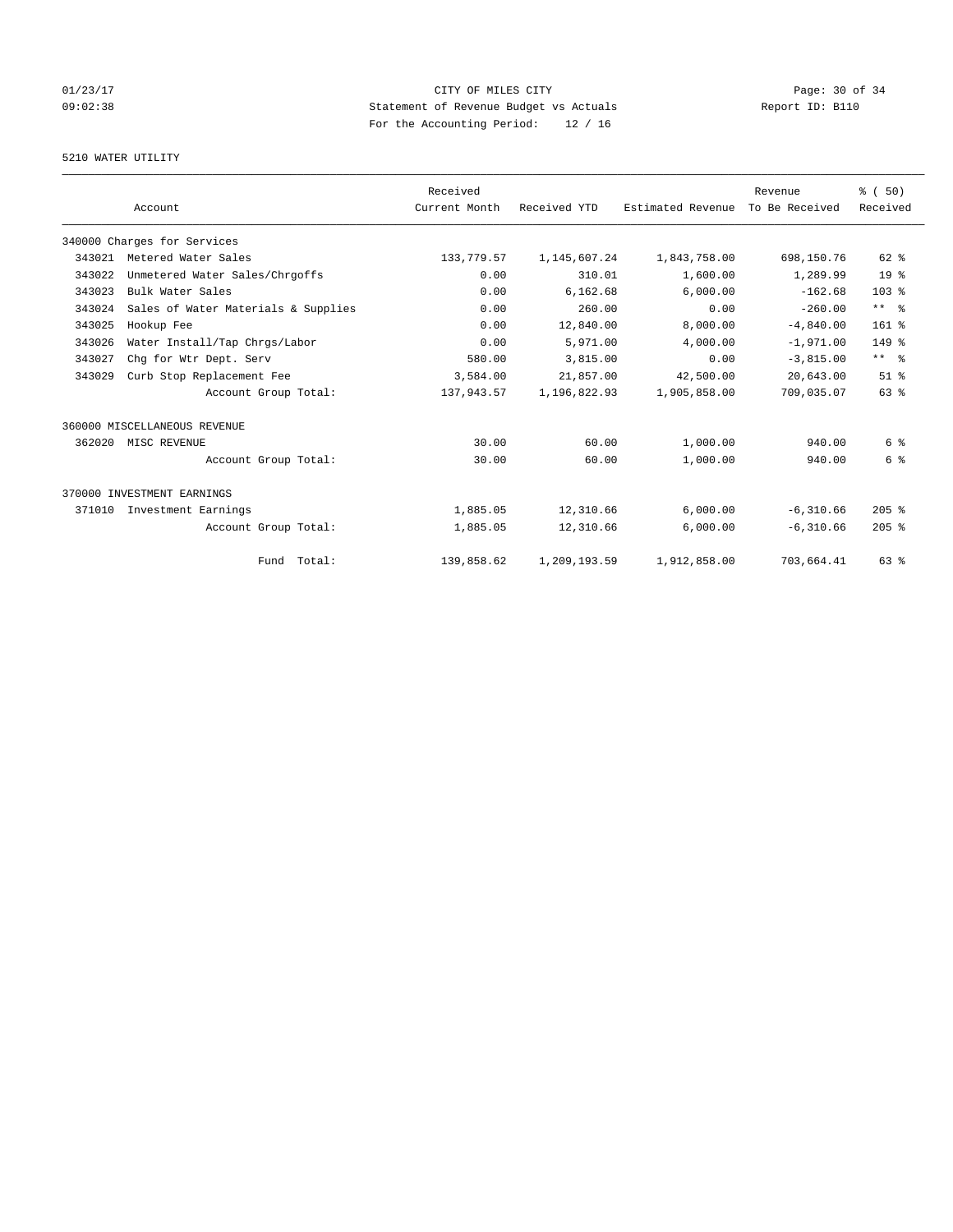## 01/23/17 Page: 31 of 34 09:02:38 Statement of Revenue Budget vs Actuals Report ID: B110 For the Accounting Period: 12 / 16

### 5310 SEWER UTILITY

|        |                                         | Received      |              |                   | Revenue        | % (50)          |
|--------|-----------------------------------------|---------------|--------------|-------------------|----------------|-----------------|
|        | Account                                 | Current Month | Received YTD | Estimated Revenue | To Be Received | Received        |
|        | 330000 INTERGOVERNMENTAL REVENUES       |               |              |                   |                |                 |
| 331991 | Federal Stimulus                        | 399,900.00    | 400,000.00   | 0.00              | $-400,000.00$  | $***$ $ -$      |
| 334120 | TSEP Grant                              | 340,000.00    | 340,000.00   | 500,000.00        | 160,000.00     | 68 %            |
| 334121 | DNRC GRANTS                             | 0.00          | 0.00         | 50,000.00         | 50,000.00      | 0 <sup>8</sup>  |
| 334122 | Renewable Resource Grant                | 0.00          | 0.00         | 50,000.00         | 50,000.00      | 0 <sup>8</sup>  |
|        | Account Group Total:                    | 739,900.00    | 740,000.00   | 600,000.00        | $-140,000.00$  | $123$ %         |
|        | 340000 Charges for Services             |               |              |                   |                |                 |
| 343031 | Sewer Service Charges                   | 164,944.73    | 989,092.25   | 2,038,010.00      | 1,048,917.75   | $49*$           |
| 343032 | Sewer Installation Charges/Chrgoffs     | 0.00          | 177.28       | 1,000.00          | 822.72         | 18 <sup>°</sup> |
| 343033 | Hookup Fee                              | 0.00          | 1,920.00     | 4,000.00          | 2,080.00       | 48 %            |
| 343034 | Treatment Facilities Fees               | 135.00        | 1,070.00     | 2,000.00          | 930.00         | $54$ $%$        |
| 343036 | Miscellaneous Sewer Revenue (Labor)     | 0.00          | 1,780.00     | 1,000.00          | $-780.00$      | 178 %           |
| 343037 | Baker Road Etc.                         | 1,021.48      | 5,944.83     | 6, 200.00         | 255.17         | 96 <sup>8</sup> |
|        | Account Group Total:                    | 166, 101.21   | 999,984.36   | 2,052,210.00      | 1,052,225.64   | $49*$           |
|        | 360000 MISCELLANEOUS REVENUE            |               |              |                   |                |                 |
| 361010 | Land Rental                             | 0.00          | 75.90        | 1,600.00          | 1,524.10       | 5 <sup>8</sup>  |
| 362020 | MISC REVENUE                            | 0.00          | 0.00         | 3,000.00          | 3,000.00       | 0 <sup>8</sup>  |
|        | Account Group Total:                    | 0.00          | 75.90        | 4,600.00          | 4,524.10       | 2 <sub>8</sub>  |
|        | 370000 INVESTMENT EARNINGS              |               |              |                   |                |                 |
|        | 371010 Investment Earnings              | 286.31        | 1,850.26     | 500.00            | $-1,350.26$    | 370.8           |
|        | Account Group Total:                    | 286.31        | 1,850.26     | 500.00            | $-1, 350, 26$  | $370*$          |
|        | 380000 OTHER FINANCING SOURCES          |               |              |                   |                |                 |
|        | 381070 Proceeds/Loans/Intercap 016-2015 | 364,961.00    | 429,657.00   | 6, 200, 000.00    | 5,770,343.00   | 7%              |
|        | Account Group Total:                    | 364,961.00    | 429,657.00   | 6,200,000.00      | 5,770,343.00   | 7 %             |
|        | Fund Total:                             | 1,271,248.52  | 2,171,567.52 | 8,857,310.00      | 6,685,742.48   | 25%             |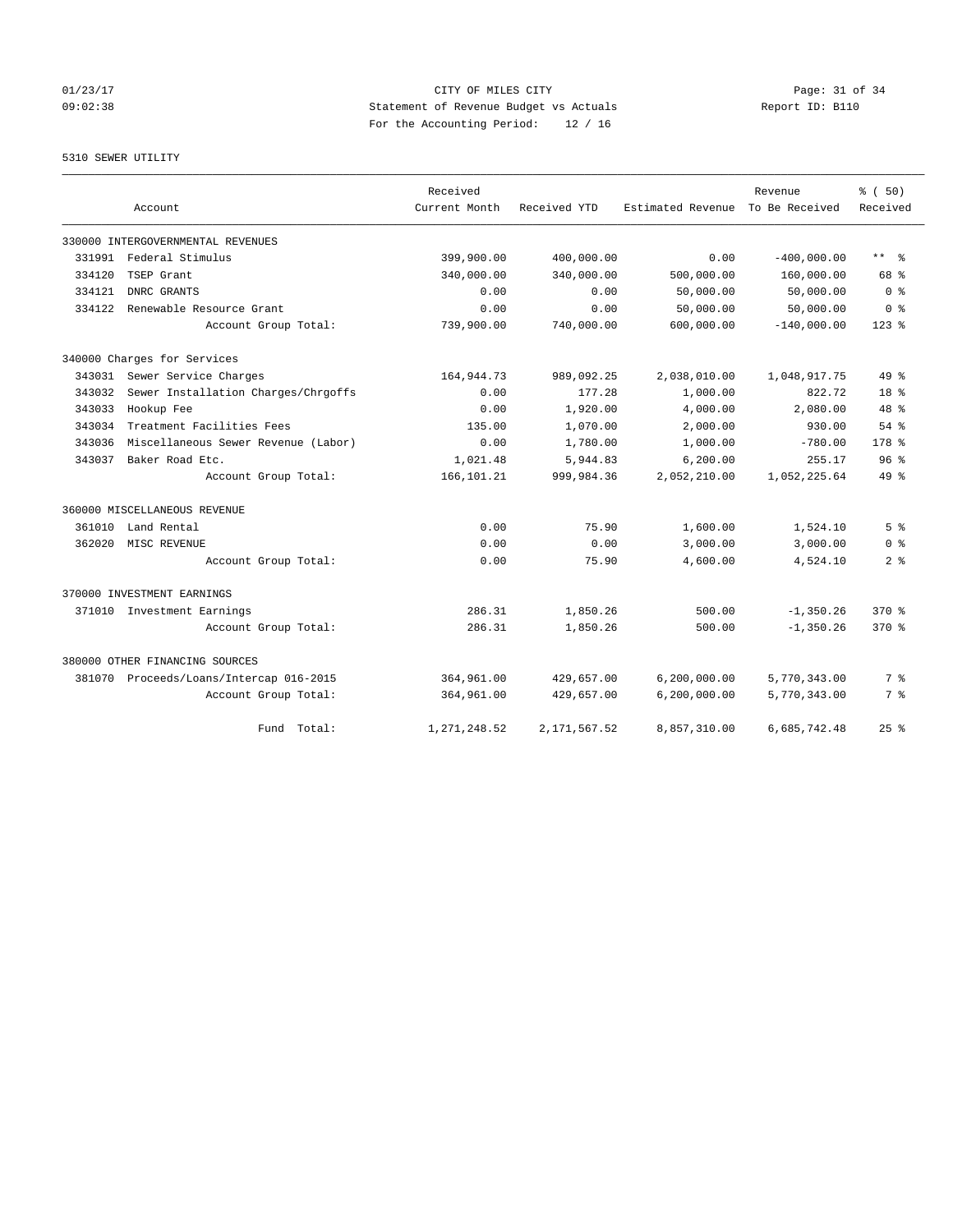## 01/23/17 Page: 32 of 34 09:02:38 Statement of Revenue Budget vs Actuals Report ID: B110 For the Accounting Period: 12 / 16

5510 AMBULANCE FUND

|              |                                            | Received      |              |                   | Revenue        | % (50)           |
|--------------|--------------------------------------------|---------------|--------------|-------------------|----------------|------------------|
|              | Account                                    | Current Month | Received YTD | Estimated Revenue | To Be Received | Received         |
| 310000 TAXES |                                            |               |              |                   |                |                  |
| 311010       | Real Property Taxes                        | 834.84        | 4,782.06     | 8,366.00          | 3,583.94       | 57 <sup>8</sup>  |
| 311020       | Personal Property Taxes                    | 1.88          | 12.69        | 273.00            | 260.31         | 5 <sup>8</sup>   |
| 312000       | Penalty & Interest on Delinquent Taxes     | 1.43          | 5.45         | 30.00             | 24.55          | 18 <sup>8</sup>  |
|              | Account Group Total:                       | 838.15        | 4,800.20     | 8,669.00          | 3,868.80       | 55%              |
|              | 330000 INTERGOVERNMENTAL REVENUES          |               |              |                   |                |                  |
|              | 331040 Medicaid Supplemental Program-State | 0.00          | 12,591.28    | 6,398.00          | $-6, 193.28$   | 197 <sub>8</sub> |
|              | Account Group Total:                       | 0.00          | 12,591.28    | 6,398.00          | $-6, 193.28$   | 197 <sub>8</sub> |
|              | 340000 Charges for Services                |               |              |                   |                |                  |
| 341075       | Serv/Cnty-Interlocal Agmt                  | 0.00          | 877.50       | 72,000.00         | 71,122.50      | 1 <sup>8</sup>   |
| 342026       | Ambulance Charges                          | 67, 152.35    | 336,795.35   | 830,000.00        | 493, 204.65    | $41*$            |
| 342027       | Ambulance Standby                          | 0.00          | 2,535.00     | 5.000.00          | 2,465.00       | $51$ $%$         |
|              | Account Group Total:                       | 67, 152.35    | 340,207.85   | 907,000.00        | 566,792.15     | 38 <sup>8</sup>  |
|              | 360000 MISCELLANEOUS REVENUE               |               |              |                   |                |                  |
| 362020       | MISC REVENUE                               | 0.00          | 50.00        | 0.00              | $-50.00$       | $***$ $ -$       |
| 366010       | Misc- From Charge off Accts                | 826.74        | 2,570.27     | 2,500.00          | $-70.27$       | 103 <sub>8</sub> |
|              | Account Group Total:                       | 826.74        | 2,620.27     | 2,500.00          | $-120.27$      | 105 <sub>8</sub> |
|              | 380000 OTHER FINANCING SOURCES             |               |              |                   |                |                  |
| 381070       | Proceeds/Loans/Intercap 016-2015           | 0.00          | 0.00         | 230,000.00        | 230,000.00     | 0 <sup>8</sup>   |
|              | Account Group Total:                       | 0.00          | 0.00         | 230,000.00        | 230,000.00     | 0 <sup>8</sup>   |
|              | Fund Total:                                | 68,817.24     | 360,219.60   | 1,154,567.00      | 794, 347.40    | $31$ %           |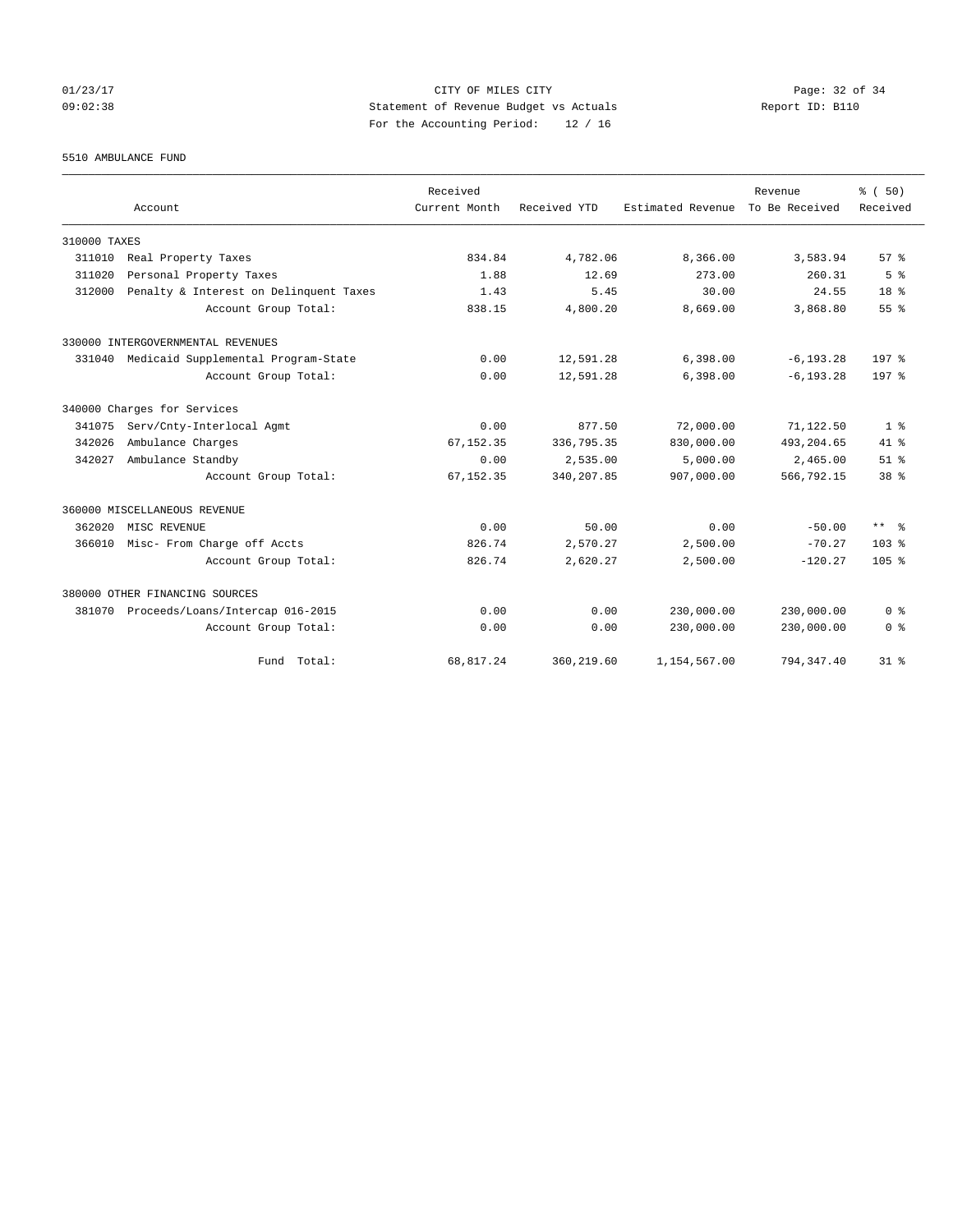## 01/23/17 Page: 33 of 34 09:02:38 Statement of Revenue Budget vs Actuals Report ID: B110 For the Accounting Period: 12 / 16

5610 AIRPORT OPERATING

|              |                                        | Received      |              |                   | Revenue        | % (50)           |
|--------------|----------------------------------------|---------------|--------------|-------------------|----------------|------------------|
|              | Account                                | Current Month | Received YTD | Estimated Revenue | To Be Received | Received         |
| 310000 TAXES |                                        |               |              |                   |                |                  |
| 311010       | Real Property Taxes                    | 1,252.26      | 7,173.09     | 14,600.00         | 7.426.91       | $49*$            |
| 311020       | Personal Property Taxes                | 2.83          | 19.04        | 500.00            | 480.96         | 4%               |
| 312000       | Penalty & Interest on Delinquent Taxes | 2.14          | 8.21         | 40.00             | 31.79          | $21$ $%$         |
|              | Account Group Total:                   | 1,257.23      | 7,200.34     | 15,140.00         | 7,939.66       | 48 %             |
|              | 330000 INTERGOVERNMENTAL REVENUES      |               |              |                   |                |                  |
| 331127       | FAA AIP17-2017                         | 0.00          | 0.00         | 99,000.00         | 99,000.00      | 0 <sup>8</sup>   |
| 331129       | Federal Aeronautics Admin Grant        | 0.00          | 303, 387.50  | 252,800.00        | $-50, 587.50$  | $120*$           |
|              | Account Group Total:                   | 0.00          | 303, 387.50  | 351,800.00        | 48, 412.50     | 86 %             |
|              | 340000 Charges for Services            |               |              |                   |                |                  |
| 341075       | Serv/Cnty-Interlocal Agmt              | 0.00          | 0.00         | 30,424.00         | 30,424.00      | 0 <sup>8</sup>   |
| 343061       | Landing Fees                           | 206.97        | 831.72       | 3,000.00          | 2,168.28       | 28 <sup>8</sup>  |
| 343062       | Aviation Fuel                          | 8,255.69      | 297,984.72   | 440,000.00        | 142,015.28     | 68 %             |
| 343064       | Hangar Rent                            | 4,367.18      | 31,641.08    | 53,376.00         | 21,734.92      | 59 <sup>8</sup>  |
| 343065       | Building Rentals                       | 1,099.89      | 6,949.34     | 13,898.00         | 6,948.66       | $50*$            |
| 343067       | Other - Miscellaneous                  | 0.00          | $-0.79$      | 4,800.00          | 4,800.79       | 0 <sup>8</sup>   |
|              | Account Group Total:                   | 13,929.73     | 337,406.07   | 545,498.00        | 208,091.93     | 62 %             |
|              | 360000 MISCELLANEOUS REVENUE           |               |              |                   |                |                  |
| 361010       | Land Rental                            | 1,120.01      | 8,900.06     | 24,780.00         | 15,879.94      | 36 <sup>8</sup>  |
| 362020       | MISC REVENUE                           | 0.00          | 209.50       | 200.00            | $-9.50$        | 105 <sub>8</sub> |
|              | Account Group Total:                   | 1,120.01      | 9,109.56     | 24,980.00         | 15,870.44      | 36 <sup>8</sup>  |
|              | 370000 INVESTMENT EARNINGS             |               |              |                   |                |                  |
|              | 371010 Investment Earnings             | 30.13         | 45.26        | 150.00            | 104.74         | $30*$            |
|              | Account Group Total:                   | 30.13         | 45.26        | 150.00            | 104.74         | $30*$            |
|              | Fund Total:                            | 16,337.10     | 657, 148.73  | 937,568.00        | 280, 419.27    | 70 %             |